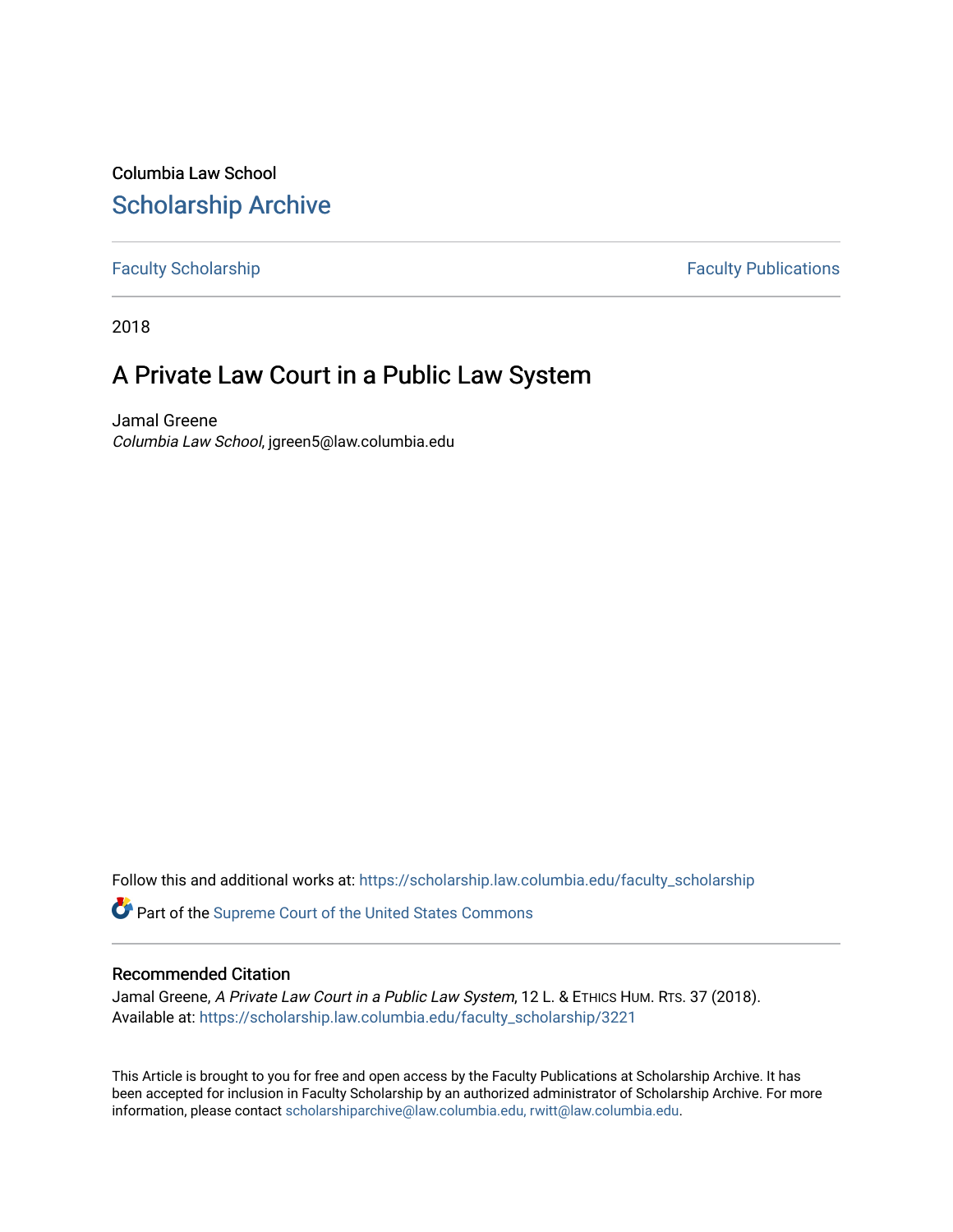# Jamal Greene\* A Private Law Court in A Public Law System

https://doi.org/10.1515/lehr-2018-0005

Abstract: The U.S. Supreme Court's approach to human rights is a global outlier. In conceiving of rights adjudication in categorical terms rather than embracing proportionality analysis, the Court limits its ability to make the kinds of qualitative judgments about rights application required to adjudicate claims of disparate impact, social and economic rights, and horizontal effects, among others. This approach, derivative of a private-law model of dispute resolution, sits in tension with the rights claims typical of a pluralistic jurisdiction with a mature rights culture, in which litigants more often disagree, reasonably, about the scope of rights rather than deny that others have them at all. In order to overcome the mismatch between the nature of the rights claims the Court faces and its anachronistic technology of adjudication, it will need not only to adopt a form of proportionality analysis but it will also need to adjust the ways in which it receives and assesses empirical social facts and it will need to broaden its remedial toolkit to include, for example, suspensions of invalidity. While proportionality is far from perfect, its flaws are anticipated by the challenges of constitutional democracy itself under conditions of pluralism.

Keywords: proportionality, rights, social facts, remedies, supreme court, constitutional court

# Introduction

It is at best premature, and at worst, simply wrong to speak of an emerging global consensus on the scope and content of rights. Even if we were to place on one side autocratic states, theocracies, and states with single-party rule or weak mechanisms of political accountability, the United States would remain as a rather large elephant in a rather small room. The United States Supreme Court does not recognize social and economic rights, $<sup>1</sup>$  horizontal effects or positive</sup>

<sup>1</sup> See Dandridge v. Williams, 397 U.S. 471 (1970); San Antonio Indep. Sch. Dist. v. Rodriguez, 411 U.S. 1 (1973).

<sup>\*</sup>Corresponding author: Jamal Greene, Professor, Columbia Law School, New York, NY, USA, E-mail: jgreen5@law.columbia.edu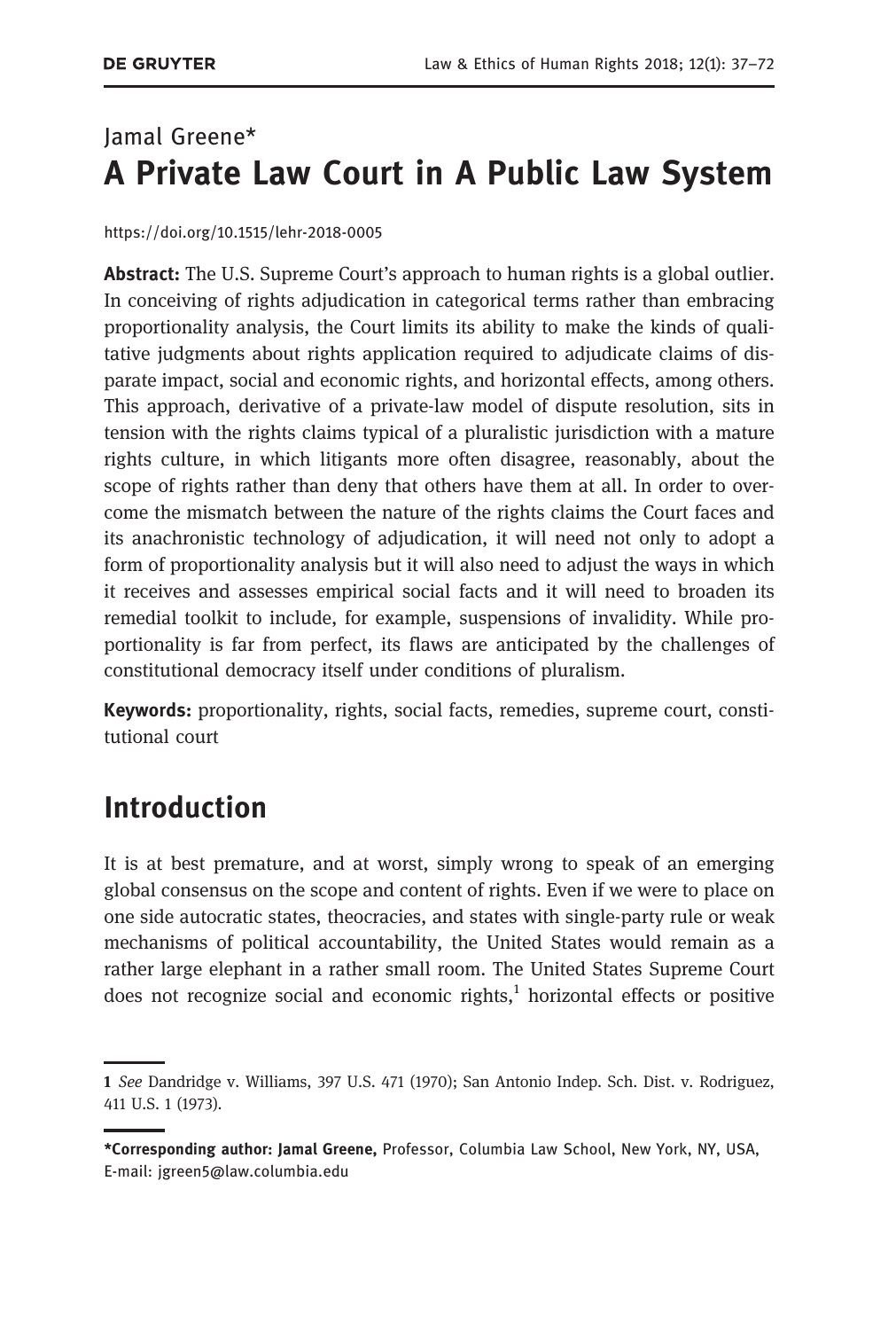state duties,<sup>2</sup> or group rights,<sup>3</sup> and in many instances, it rejects the very idea of context sensitivity in adjudicating disputes between conflicting rights holders or between rights and the public good. $4$  To varying degrees, this posture places the Supreme Court out of step with the constitutional and apex courts of Europe and Canada, among others.

Many explanations have been offered for the Supreme Court's resistance to harmonizing its rights jurisprudence with that of other Western democracies. Perhaps the Court's putative devotion to "originalism," or at least the gravitational pull of constitutional history, hampers any effort to understand rights in progressive terms or to look to foreign courts for guidance.<sup>5</sup> Perhaps the failure of the U.S. Constitution to enumerate textually the power and scope of judicial review has led the Court constantly to question the legitimacy of its political interventions and therefore to resist a jurisprudence that requires it to conduct balancing as a matter of course.<sup>6</sup> Perhaps the institution of life tenure, a global anomaly, fosters a fatal disconnect between federal judges and contemporary problems and values.<sup>7</sup>

Without necessarily rejecting these explanations, this article explores three broad ways in which the Supreme Court's institutional practices imperil its entry into the global rights discourse. First, it is well-trodden ground in the comparative constitutional law literature that the Court is one of the few prominent apex or constitutional courts that lacks any trans-substantive commitment to proportionality analysis, preferring instead to understand rights in bespoke, categorical terms.<sup>8</sup> The Court's approach results from an historical path dependence rather than any considered judgment. While it is not necessary for the Court to adopt any particular version of proportionality analysis, the Supreme Court must soften its commitment to categorical adjudication—as it has already done, but sub rosa and ad hoc—if it is to engage transparently with modern rights conflicts.

<sup>2</sup> See DeShaney v. Winnebago County Dep't of Soc. Servs., 489 U.S. 189 (1989).

<sup>3</sup> See Regents of the University of Calif. v. Bakke, 438 U.S. 265 (1978).

<sup>4</sup> See, e. g., Adarand Constructors v. Pena, 515 U.S. 200 (1995); Snyder v. Phelps, 562 U.S. 443 (2011).

<sup>5</sup> See Antonin Scalia, Foreign Legal Authority in the Federal Courts, Keynote Address at the Ninety-Eighth Annual Meeting of the American Society of International Law, 98 AM. SOC'Y INT'L L. PROC. 305 (2004).

<sup>6</sup> See Vicki C. Jackson, Constitutional Law in an Age of Proportionality, 124 YALE L.J. 3094, 3122–23 (2015).

<sup>7</sup> See Vicki C. Jackson, Congressional Standing and the Institutional Framework of Article III: A Comparative Perspective, 91 NOTRE DAME L. REV. 1783, 1800 (2016).

<sup>8</sup> See MOSHE COHEN-ELIYA & IDDO PORAT, PROPORTIONALITY AND CONSTITUTIONAL CULTURE (2013); Jackson, supra note 6.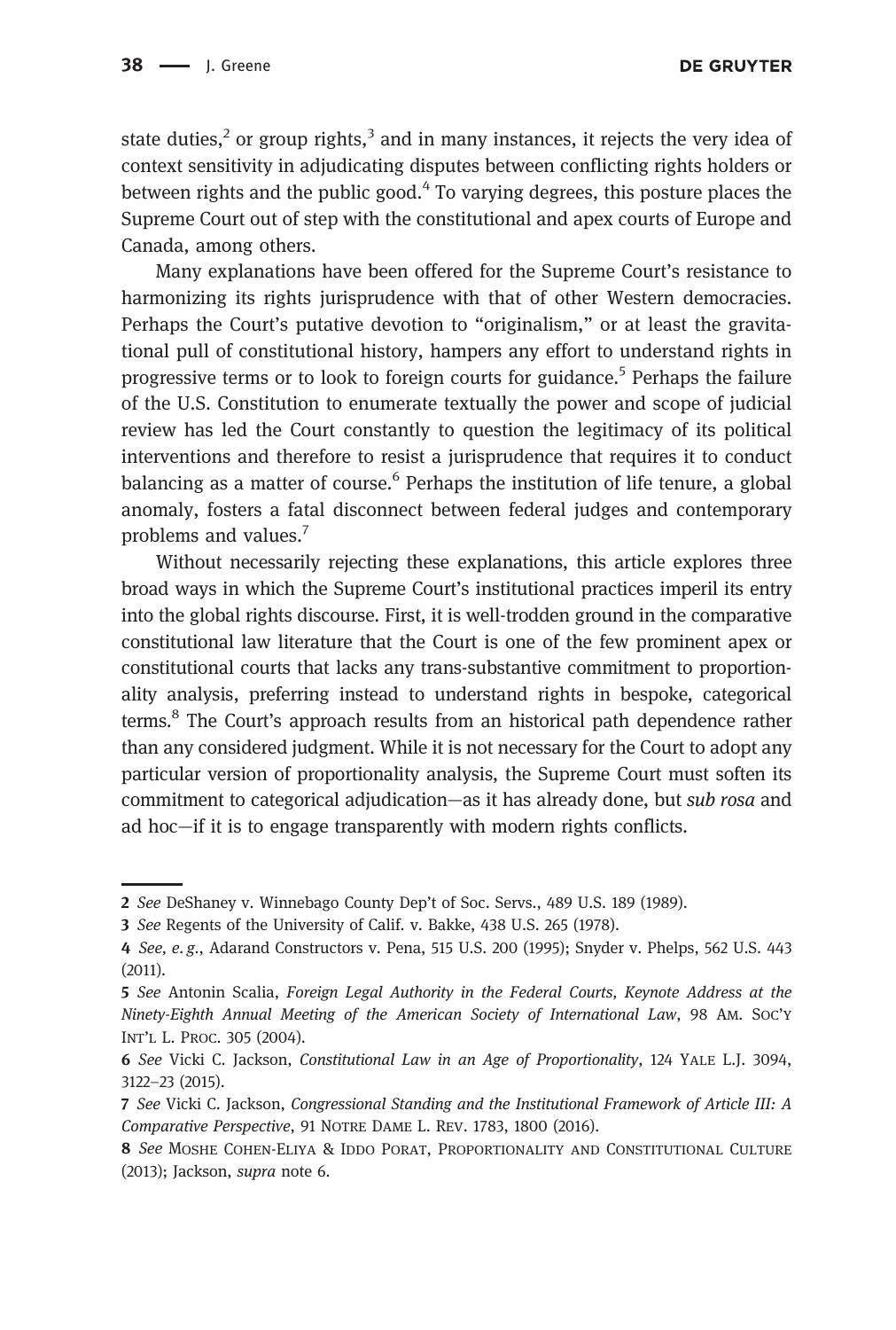Second, the Court was designed primarily to handle common law diversity suits between private litigants, and many of its procedures assume, implicitly, that these remain the Court's paradigm cases. But modern public law litigation is different in numerous respects. Most significantly, the Court's answers to the questions presented are of great interest not just to the litigants but to similarly situated individuals, public officials, lower courts, and concerned citizens throughout the country. Moreover, the answers political actors have offered to those questions reflect competing constitutional judgments rather than simply the pursuit of private interests. We also should not assume that in the mine run of constitutional rights controversies, the litigants who reach the court have better access to relevant information or greater incentive to develop the factual record than do various third parties. This assumption is particularly unlikely to hold in cases that turn on legislative or social rather than judicial or historical facts.<sup>9</sup>

Accordingly, if the Court is to remain in the business of public law adjudication, and to do so honestly, it must develop mechanisms for receiving factual information more effectively. These mechanisms might include relaxing or eliminating constraints on third-party standing; permitting third parties otherwise to intervene more fluidly at either the trial or appellate stages; openly altering the standard of review of trial court findings of legislative fact; lengthening the argument stage before the Supreme Court in order to permit more transparent evaluation of outside evidence; or appointing a special master or creating a judicial research service to conduct relevant empirical research.

Finally, the public law character of the Court's rights docket means that remedies that narrowly grant a single plaintiff's requested relief toggle between being wholly inadequate to vindicate the right at issue and creating serious problems of public administration. Concerns about the Court's remedial competence put negative pressure on the recognition of rights in the first instance.<sup>10</sup> The basic problem is that modern rights adjudication inevitably conflicts with legitimate acts of self-governance; the government's obligation to respect a positive right, for example, does not ipso facto entail that the government may not act in ways that prevent the right's full realization. Within such a regime, remedial orders must be sensitive both to the individual's right and to the polity's first-order entitlement to govern itself.

<sup>9</sup> See Brianne J. Gorod, The Adversarial Myth: Appellate Court Extra-Record Factfinding, 61 DUKE L.J. 1 (2011).

<sup>10</sup> See Daryl J. Levinson, Rights Essentialism and Remedial Equilibration, 99 COLUM. L. REV. 857 (1999).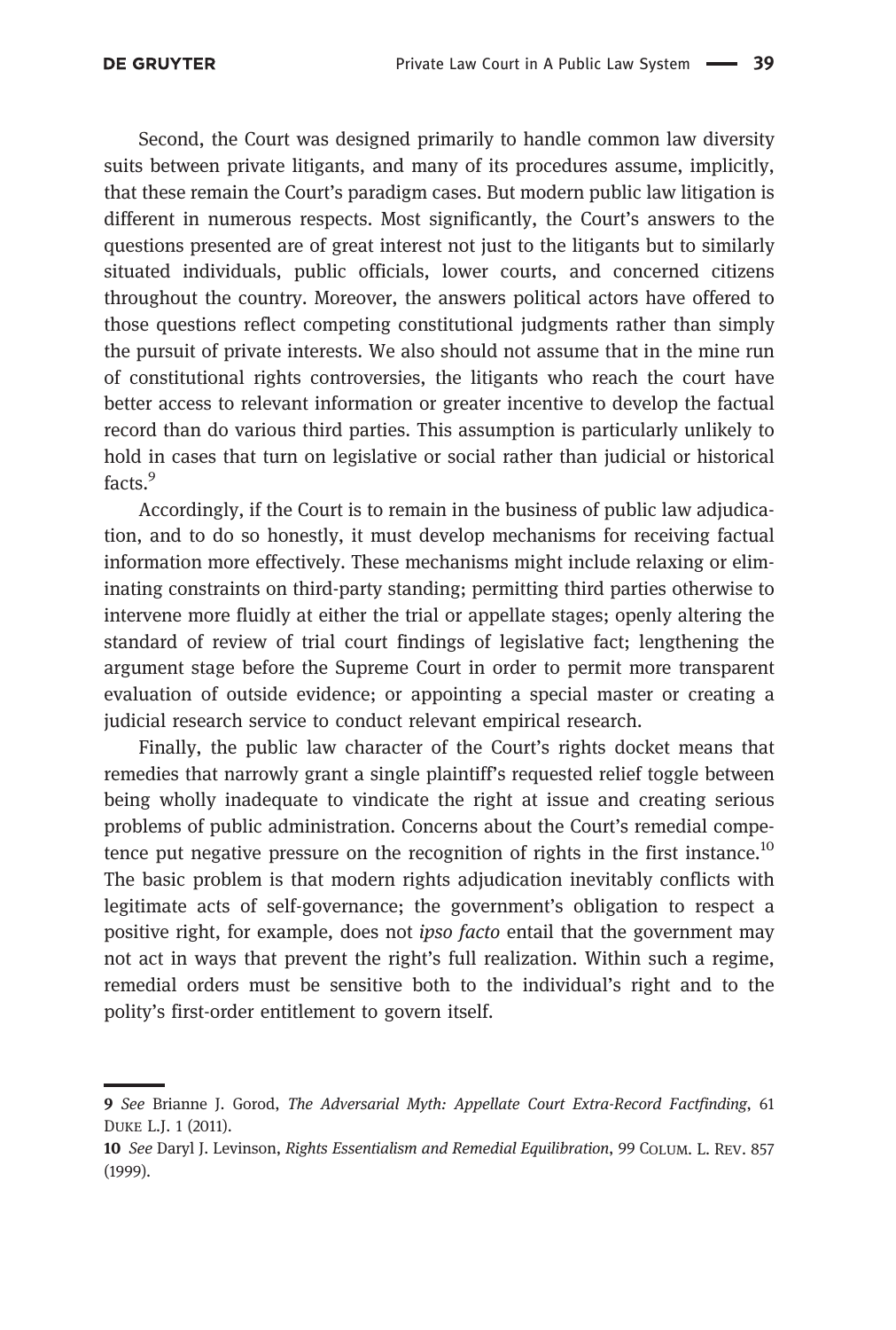There are numerous ways of fashioning remedial orders to be more responsive to democratic concerns. At the broadest level, the literature has identified what has been alternatively called weak-form judicial review or, in Stephen Gardbaum's parlance, the "new commonwealth" model.<sup>11</sup> Models of this sort assign to the legislature a formal role in responding to the constitutional pronouncements of the apex or constitutional court. A more pragmatic alternative for the U.S. Supreme Court that requires no legislative or constitutional intervention would be to incorporate particular elements of the weak-form model or other instrumentalities of political dialogue into the Court's remedial toolkit. For example, the mechanism of suspending the invalidity of unconstitutional laws, used in the Canadian, German, and South African high courts (among others), is often a better fit for modern rights adjudication than the Supreme Court's typically all-or-nothing approach to case disposition. A more radical—and also more problematic—reform would be a limited abstract questions jurisprudence, which could prevent the need for drastic remedial orders in advance.

The U.S. Supreme Court cannot sensibly resolve modern rights conflicts without recognizing the deep sense in which it is, in practical terms, a constitutional court. Its procedures do not accord with the Kelsenian model: It is an apex court within a decentralized system, its jurisdiction is activated only by a litigant with standing to raise an actual case or controversy, and its pronouncements notionally bind the litigants alone. But the presence of these features does not prevent a sober assessment of broadly compatible institutional choices that are prevalent among the world's constitutional courts. This article is a call for reform.

A point of clarification is necessary before proceeding to the merits. This article is not, in its essence, a substantive defense of proportionality, inquisitorial adjudication, or remedial flexibility. The essential claim is not that proportionality is the best all-things-considered method for resolving conflicts over rights. That proposition would require a lengthier defense than this article attempts. Rather, the claim is that proportionality and its attendant additional institutional fit the rights environment of a mature constitutional democracy. It is in the nature of such a democracy that rights are respected in general terms but that their specification prompts reasonable disagreement. Proportionality's warts—and it has many—are but the warts of modern judicial review.

<sup>11</sup> See Mark Tushnet, Alternative Forms of Judicial Review, 101 MICH. L. REV. 2781 (2003); STEPHEN GARDBAUM, THE NEW COMMONWEALTH MODEL OF CONSTITUTIONALISM: THEORY AND PRACTICE (2012).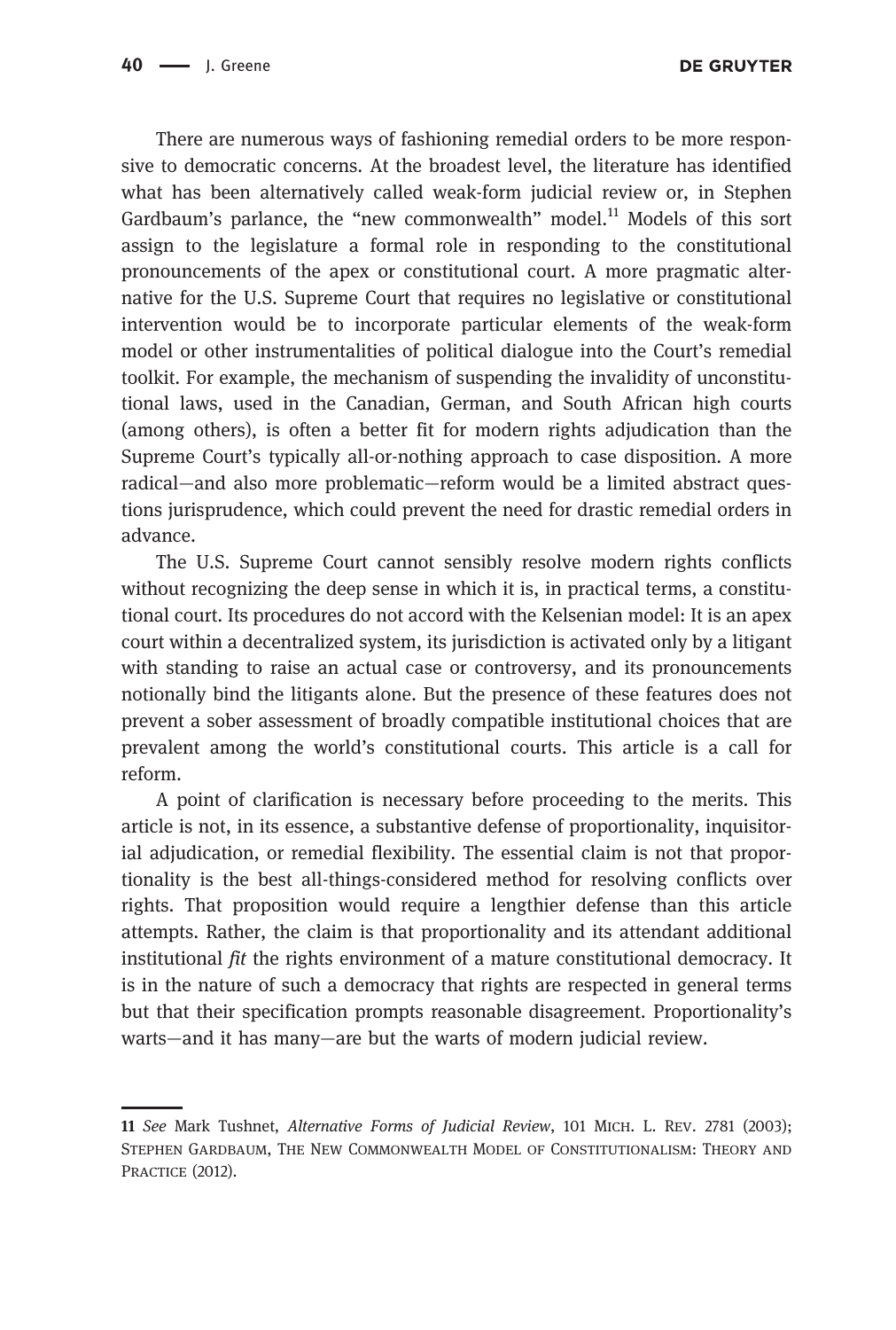## I A Life Cycle of Rights

The Court's canonical 1973 decision in San Antonio Independent School District v. Rodriguez well illustrates the problem.<sup>12</sup> Parents of students in the Edgewood Independent School District in San Antonio brought a class action lawsuit against various state officials challenging the state's system of financing public education. Because of Edgewood's relatively low property tax base, its primary and secondary public schools had a much lower level of per pupil expenditure than the schools in wealthier areas of San Antonio.<sup>13</sup> The plaintiffs brought a challenge under the Equal Protection Clause of the Fourteenth Amendment, alleging that wealth discrimination in this context was unconstitutional.

The Court rejected the challenge in a 5-to-4 decision. Understanding the Court's reasoning in the case requires some background on the categorical nature of U.S. rights jurisprudence, an orientation that was in relative infancy in 1973 but has since blossomed into blackletter U.S. constitutional law. The default standard of constitutional review for ordinary legislation, whether at the local, state, or federal level, is rational basis review. Under this deferential standard, a law is upheld by a reviewing court if it bears a rational relationship to a legitimate state purpose. A government act is removed from this default category only if the plaintiff can demonstrate that special conditions apply: either the plaintiff has been deprived of a fundamental right or the plaintiff has been subjected to discrimination based on a categorically protected ground, prominently including race, gender, or national origin. By design, these categories are modular and discrete rather than fluid and continuous.

The Rodriguez Court, adopting this categorical approach, atomistically divided its equal protection clause analysis into a series of steps. First, is the plaintiff part of a "suspect" class, i. e., one that is subject to discrimination along a protected ground? Writing for the majority, Justice Powell refused to place the plaintiffs into a category of indigent persons (which some of them likely were not) or relatively poor persons (which he rejected on evidentiary grounds), and he argued that categorizing them as residents of relatively poor school districts could not support the application of a heightened standard of review because it constituted a "large, diverse, and amorphous class."<sup>14</sup>

The other way Justice Powell believed the plaintiffs could escape rational basis review would be to argue successfully that they were deprived of a fundamental right. The Court refused to declare a right to education

<sup>12</sup> 411 U.S. 1 (1973).

<sup>13</sup> See id., at 11–14.

<sup>14</sup> Id., at 28.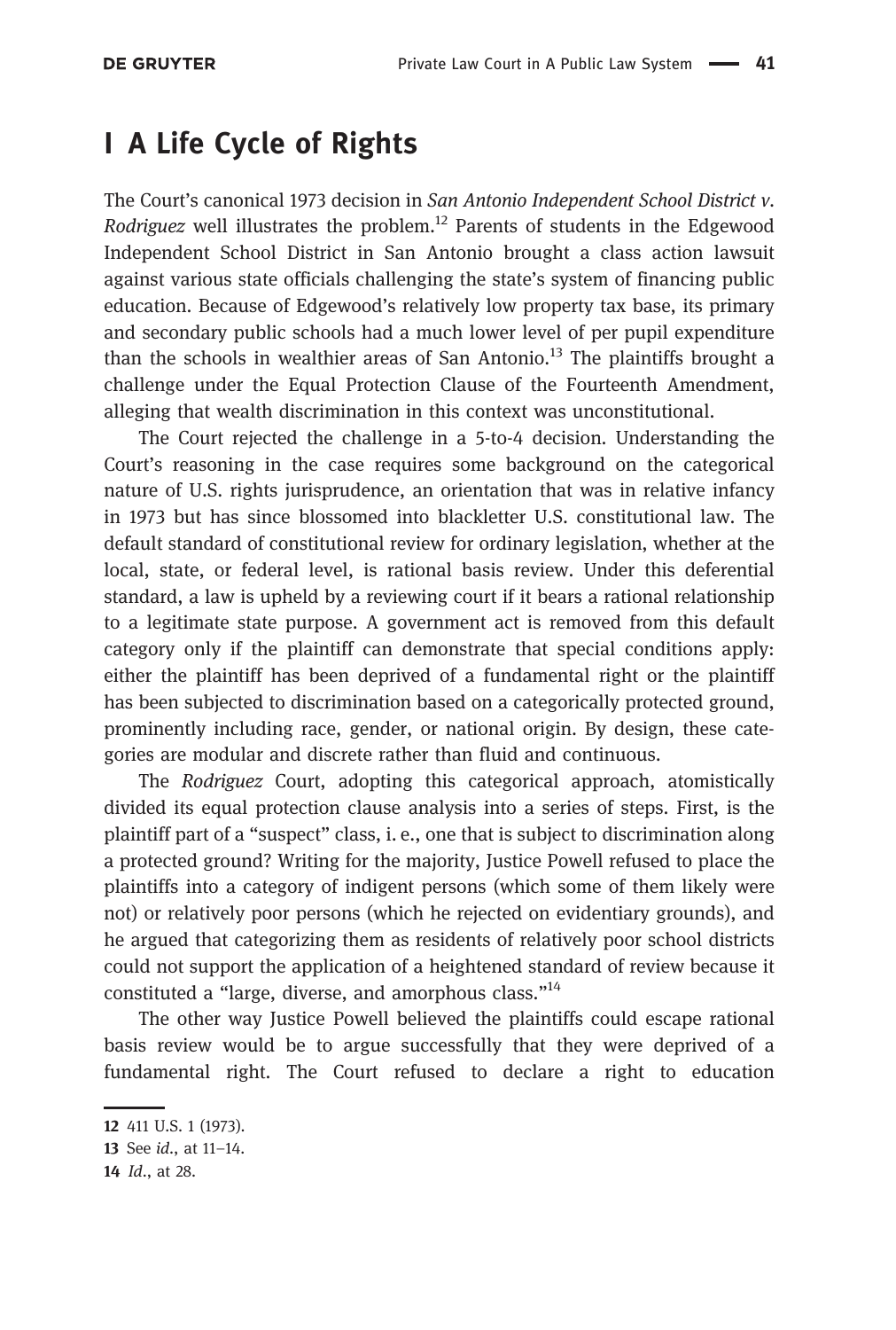fundamental. The plaintiffs had argued that, much in the way a right to privacy was held to be fundamental 8 years earlier in Griswold v. Connecticut because of the nexus between privacy and various enumerated constitutional rights, $^{15}$  there was a strong connection between education and values of political participation that animate the First Amendment. Justice Powell worried openly about the slippery slope towards which that theory would lead the Court:

[T]he logical limitations on appellees' nexus theory are difficult to perceive. How, for instance, is education to be distinguished from the significant personal interests in the basics of decent food and shelter? Empirical examination might well buttress an assumption that the ill-fed, ill-clothed, and ill-housed are among the most ineffective participants in the political process, and that they derive the least enjoyment from the benefits of the First Amendment.<sup>16</sup>

For the Court, individual, case-by-case assessments of the importance of particular interests affected by state action would "be assuming a legislative role, and one for which the Court lacks both authority and competence."<sup>17</sup> The Court said further that, even assuming a fundamental right to some level of education, a heightened standard of review was inappropriate in the absence of a total deprivation.<sup>18</sup>

Finally, having precluded heightened scrutiny, the Court rejected the claim that Texas's school financing system was arbitrary and irrational, reasoning that it was one rational way to vindicate the State's legitimate interest in local control over public education.<sup>19</sup> Justice Powell again relied on a "slippery slope" argument, writing:

[I]f local taxation for local expenditures were an unconstitutional method of providing for education, then it might be an equally impermissible means of providing other necessary services customarily financed largely from local property taxes, including local police and fire protection, public health and hospitals, and public utility facilities of various kinds. We perceive no justification for such a severe denigration of local property taxation and control as would follow from appellees' contentions.<sup>20</sup>

The Court argued, in other words, that accepting the plaintiffs' claims would commit it to accepting other, hypothetical claims that would interfere with other domains of civil society.

<sup>15</sup> 381 U.S. 479 (1965).

<sup>16</sup> 411 U.S. at 37.

<sup>17</sup> Id., at 31.

<sup>18</sup> See id., at 36–37.

<sup>19</sup> See id., at 42.

<sup>20</sup> Id., at 54.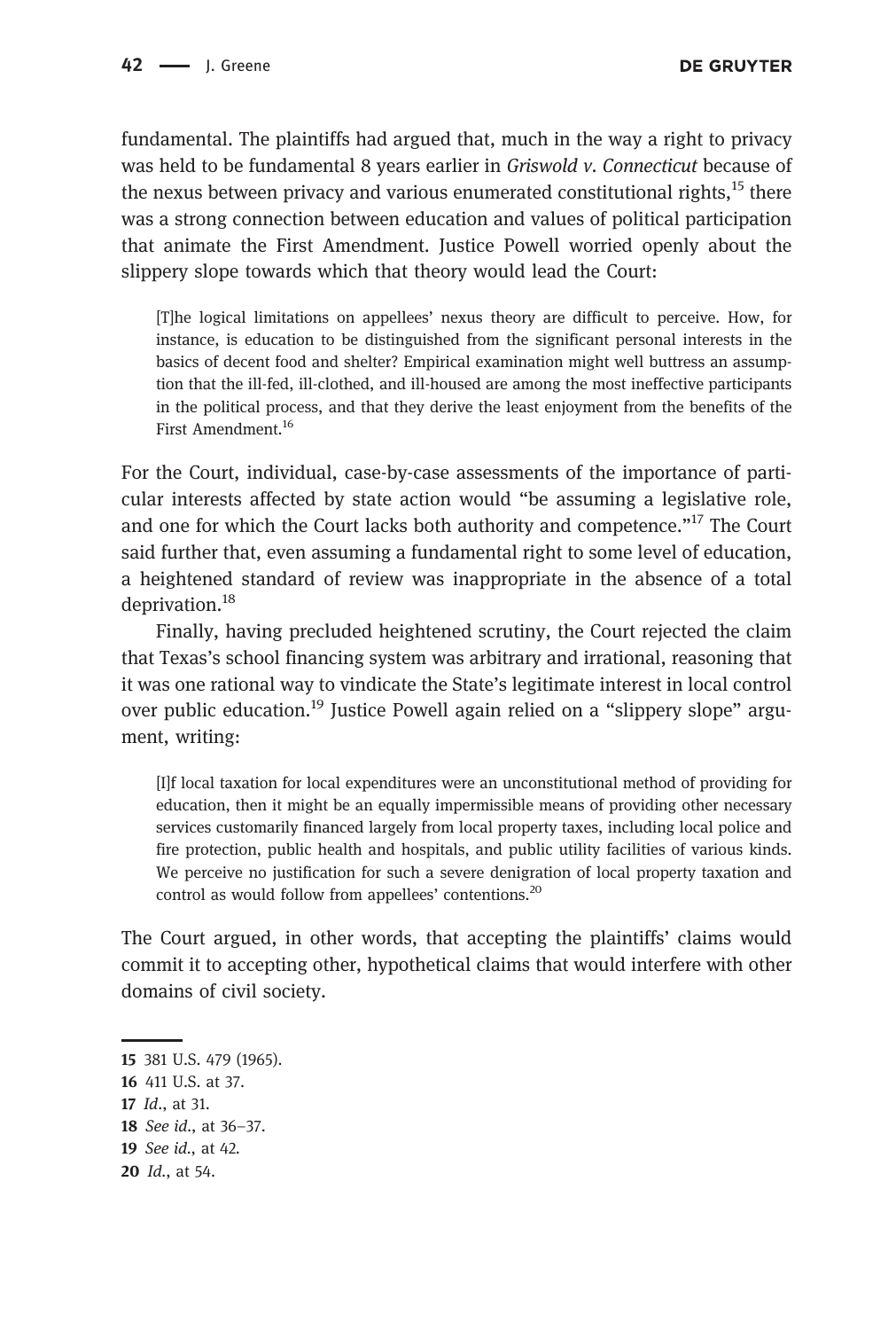The San Antonio case models the American style of rights adjudication in several ways. First, as noted, it is categorical. Justice Thurgood Marshall suggested in his Rodriguez dissent that the Court should jointly account for the relative importance of education and the relative arbitrariness of district wealth discrimination rather than require each ground for heightened scrutiny to clear an independent hurdle.<sup>21</sup> Justice Potter Stewart, concurring in Rodriguez, described this view, which would fit comfortably into much of the global rights discourse, as "imaginative."<sup>22</sup> The notional analytic structure of American constitutional cases relies upon an ex ante assessment of whether the claimant belongs to a category of presumptive rights holders. That assessment motivates the ex post determination of whether the government has behaved appropriately.

Second, the American approach resists qualitative and factually sensitive inquiry. Twice in the course of his majority opinion, Justice Powell rejected specific claims in part on the ground that doing so would commit the Court to invalidating other governmental acts or omissions that he assumed were unobjectionable: in one instance, the failure to accommodate ill-fed or homeless people, and in another, the use of local taxation to finance public services such as police and fire protection. It is not productive to compare, in the abstract, a discriminatory educational financing scheme with discriminatory financing of other government services. Distinguishing these practices would require the Court to understand, with some granularity, how they function, what alternative approaches look like, and how they affect social welfare. Rather than reserve judgment unless and until it is called upon to evaluate these downstream hypothetical cases, the Court instead assumed away its ability to make complex qualitative assessments of broadly similar cases.

Third, and relatedly, the approach taken in Rodriguez seems to preclude any role for the Court in adjudicating cases involving social and economic rights. The tiers-of-scrutiny paradigm reflexively assigns such rights to the black hole of rational basis review, in effect on the ground that their recognition disables the society from engaging in workaday acts of self-governance. The Court's hostility to positive rights owes a significant debt to the progressive response to accusations made in the 1960s that support for reproductive rights entailed a resurrection of the infamous case of *Lochner v. New York*.<sup>23</sup> Distinguishing reproductive rights from Lochner on the basis of privacy reinforced arguments that rights that materially affected others in concrete ways must succumb to legislative

<sup>21</sup> Id., at 109 (Marshall, J., dissenting).

<sup>22</sup> Id., at 59 (Stewart, J., concurring).

<sup>23</sup> 198 U.S. 45 (1905).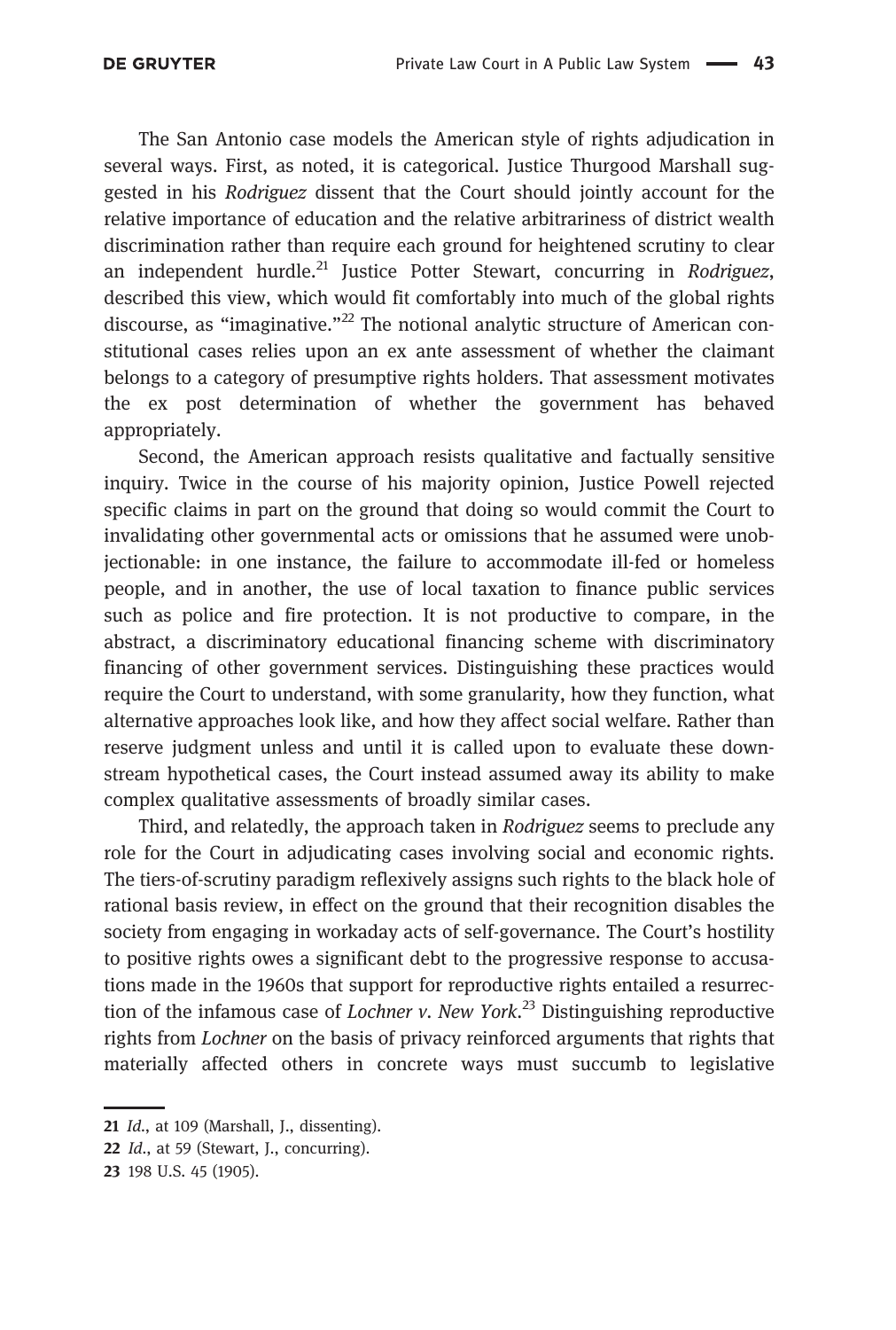**DE GRUYTER** 

prerogative. In emphasizing the importance of local governance to its resolution of the case, Rodriguez reflects those assumptions precisely.

The San Antonio schooling case is not, of course, the sole instance in which the Court has adopted a categorical approach to rights adjudication, abided aggressive slippery slope arguments, or assumed that qualitative inquiry exceeded its competence. The categorical approach remains blackletter law in equal protection and substantive due process cases, even as the claims of gay and lesbian plaintiffs and others have applied significant pressure to that model in specific instances.<sup>24</sup> Slippery slope| concerns appear to have motivated the Court's reluctance to entertain "disparate impact"—known elsewhere as "indir $ect$ "—discrimination claims, $^{25}$  claims that race had infected capital punishment determinations, $^{26}$  and claims that particular prison terms were disproportionate and therefore "cruel and unusual" under the Eighth Amendment.<sup>27</sup> Fear of intrusion into democratic governance has led the Court categorically to reject the very notion of positive constitutional duties, notwithstanding the Fourteenth Amendment's injunction to states to protect persons equally.<sup>28</sup> The Court has also shied away from identifying and adjudicating instances of conflicting rights, as in its ongoing refusal to understand abortion, hate speech, or affirmative action cases in those terms.

The U.S. Supreme Court's limited imagination when it comes to rights adjudication is not just an idiosyncrasy or a benign variation in global judicial practice. Nor is it dictated by the Constitution; modern rights adjudication in the United States is not guided by the constitutional text.<sup>29</sup> It is a *pathology* that, left untreated, will prevent the Court from sensibly engaging in modern rights adjudication. Human rights scholars sometimes speak in terms of first, second, and third generation rights, which respectively span civil and political rights, social and economic rights, and group and cultural rights. We need not adopt this particular taxonomy, which has been much dissected and criticized, to recognize that a maturing society should expect to confront different kinds of rights claims over time even with respect to the same basic set of norms.

Human rights norms are typically born out of their customary and most egregious applications. Thus, laws against racial discrimination begin by

<sup>24</sup> See Russell K. Robinson, Unequal Protection, 68 STAN. L. REV. 151 (2016).

<sup>25</sup> See Washington v. Davis, 426 U.S. 229, 248 (1976).

<sup>26</sup> See McCleskey v. Kemp, 481 U.S. 279, 314 (1987).

<sup>27</sup> See Ewing v. California, 538 U.S. 11, 23 (2003).

<sup>28</sup> See DeShaney, 489 U.S. at 186.

<sup>29</sup> See generally David A. Strauss, Foreword, Does the Constitution Mean What It Says?, 129 HARV. L. REV. 1 (2015).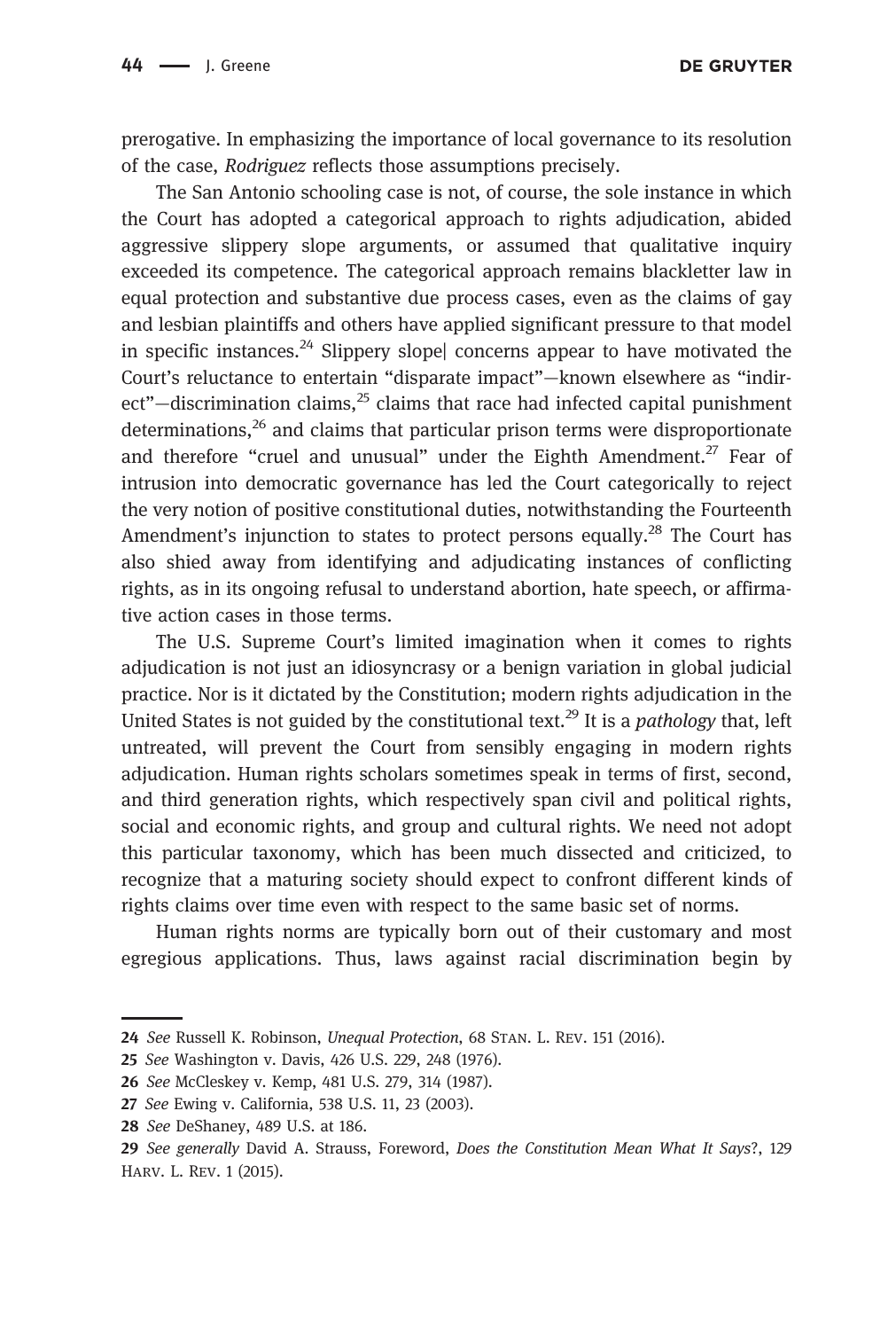targeting open or otherwise intentional derogation from norms of racial equality: chattel slavery, apartheid regimes, and so forth. If the society adopts the norm, we should expect instances of overt derogation to decline. New claims arise on what initially appear to be norm's margins: indirect discrimination, horizontal effects, additional categories of rights bearers such as women, gays, or people with disabilities, and so forth. Because these new claims are contested, they invariably confront contrary claims grounded either in competing individual rights or in broader rights of self-governance. The contrary claim holders do not reject the norm itself, as the apartheid-era South African government rejected the norm of racial equality. Rather, they reject some particular application or extension based on a competing right or entitlement that is prima facie legitimate. They disagree as to how the norm should be understood, and their disagreement is reasonable.<sup>30</sup>

Treating rights as categorical or binary, in effect in "rule" rather than "standard" terms, fits early-stage rights claims far better than these later-stage claims. An overt segregationist, ipso facto, does not respect rights of racial equality, and so we have no cause to solicit his reasons or commitments in this domain. The fact that the rights-holder wins must, again *ipso facto*, entail that the segregationist loses. The facts relevant to this dispute are judicial facts did the segregation occur?—rather than legislative facts relating to the empirical context. The remedy is just as straightforward as it would have been for the Supreme Court to have ordered that Linda Brown be enrolled immediately in a newly integrated elementary school in Topeka, Kansas.

When the segregation is unintentional or nonobvious, matters are more complicated. It is no longer the case that the state actor's commitments, in this case to a well-functioning school system, are irrelevant. Those commitments are valid, and they sound in a constitutional register: values of self-determination, federalism, and separation of powers exert pressure, again reasonably, on the outcome. It is no longer sufficient to ascertain solely judicial facts, for the nature of the plaintiff's injury or the viability and effectiveness of particular remedies might require empirical assessment. Other private actors, such as parents who wish to send their children to geographically proximate schools, and those who have made investments on the premise that such schools are available to their children, have competing entitlements—and perhaps rights that are prima facie valid. In short, it is simply not possible to fit more mature rights cases into prefabricated doctrinal categories, to adjudicate them without accounting for social facts, to assume away or casually disregard the presence of

<sup>30</sup> See Jeremy Waldron, The Core of the Case Against Judicial Review, 115 YALE L.J. 1346, 1368 (2005).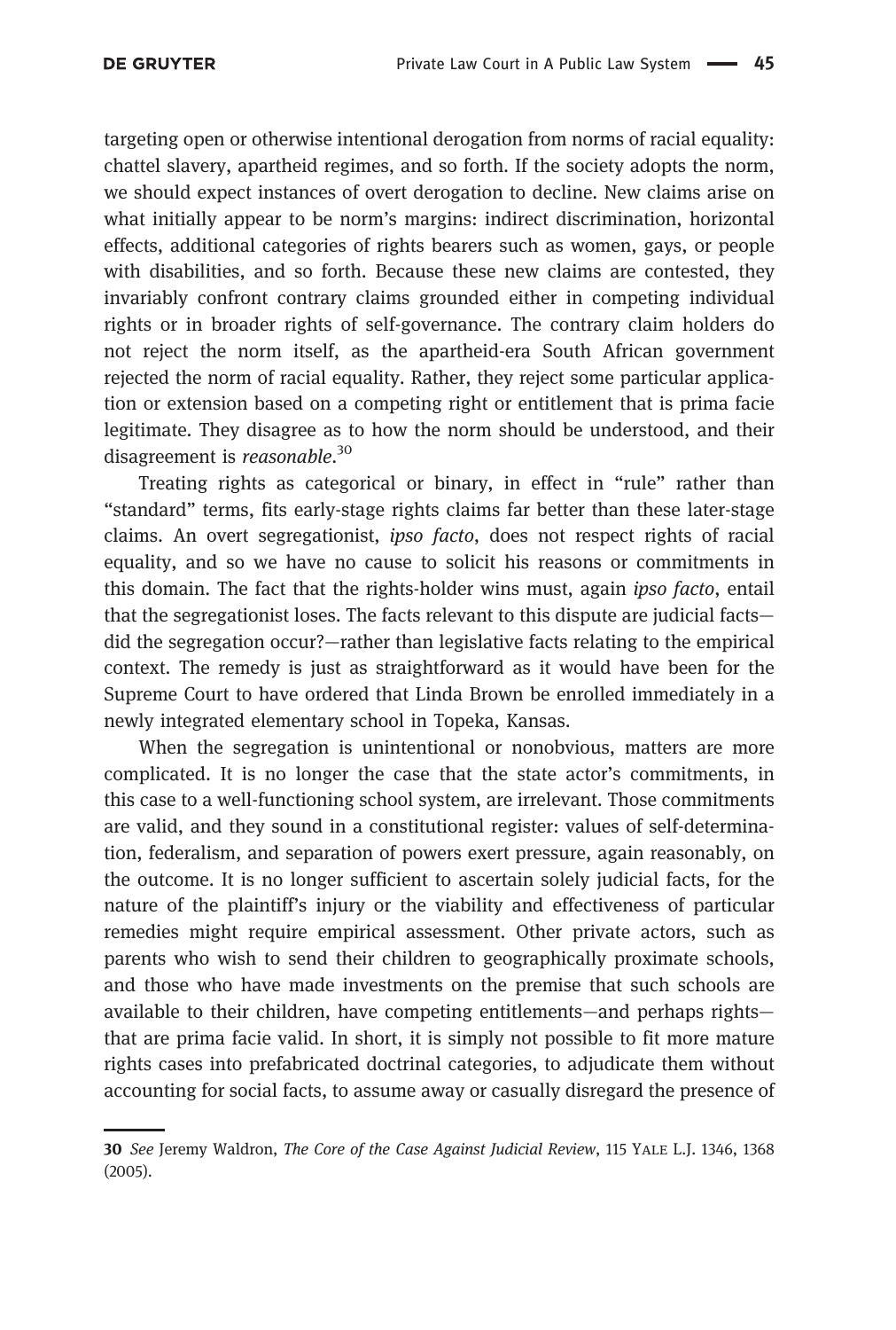**DE GRUYTER** 

other rights-bearers whose commitments are constitutionally salient, or to prejudge—wholesale—downstream cases that raise similar issues. $31$ 

An adjudicator confronted with this problem faces three basic options. First, she can attempt to squeeze the new set of claims into old anachronistic categories. The Rodriguez Court attempted to jerry-rig claims of wealth discrimination in public schooling into established categories born of the ideology of white supremacy. It failed in that attempt, but not because no rights were at stake in Rodriguez, and not because educational rights were a poor fit for a constitutional system that, less than two decades earlier, had called education "perhaps the most important function of state and local governments " and "the very foundation of good citizenship."<sup>32</sup> It is rather that a rights regime designed to combat overt racism may treat rights as essentially absolute, whereas the recognition of a right cannot be dispositive of a rights claim within a mature, cosmopolitan political order.

The second option a modern adjudicator faces is overt abdication. If the choices between the sides are between competing rights-holders, or require an adjudicator to make qualitative and not just categorical judgments about the necessary expenditure of government resources, or necessitate that she weigh values that on their face appear to be incommensurable, it might seem that the conflict falls outside judicial competence. This position approximates the one taken by judicial review skeptics such as Jeremy Waldron.<sup>33</sup> Waldron brackets societies that lack a culture of respect for rights, which is another way of saying that his universe is limited to those in which the paradigm cases that inspire rights identification arise infrequently. For Waldron, once we posit that the society at issue is one that takes rights seriously and has a well-functioning democratic political system, it is difficult to justify relying on unelected and unaccountable judges to adjudicate rights claims. The political branches are competing arbiters of disagreement over the scope of rights, they have democratic credentials—which matters in a democracy—and judges are frequently drawn to the technical and morally uninspired vernacular of doctrinal tests.<sup>34</sup>

Waldron's argument is complex, and this is not the space to defend judicial review as such. Three points bear mention, however. First, Waldron's caveats conceal some nuance that requires further exploration. Many societies that are

<sup>31</sup> It is telling that application of strict scrutiny has become rare at the Supreme Court level. See Adam Winkler, Fatal in Theory and Strict in Fact: An Empirical Analysis of Strict Scrutiny in the Federal Courts, 59 VAND. L. REV. 793 (2006).

<sup>32</sup> Brown v. Bd. of Educ., 347 U.S. 483, 493 (1954).

<sup>33</sup> See Waldron, supra note 30.

<sup>34</sup> See id., at 1383.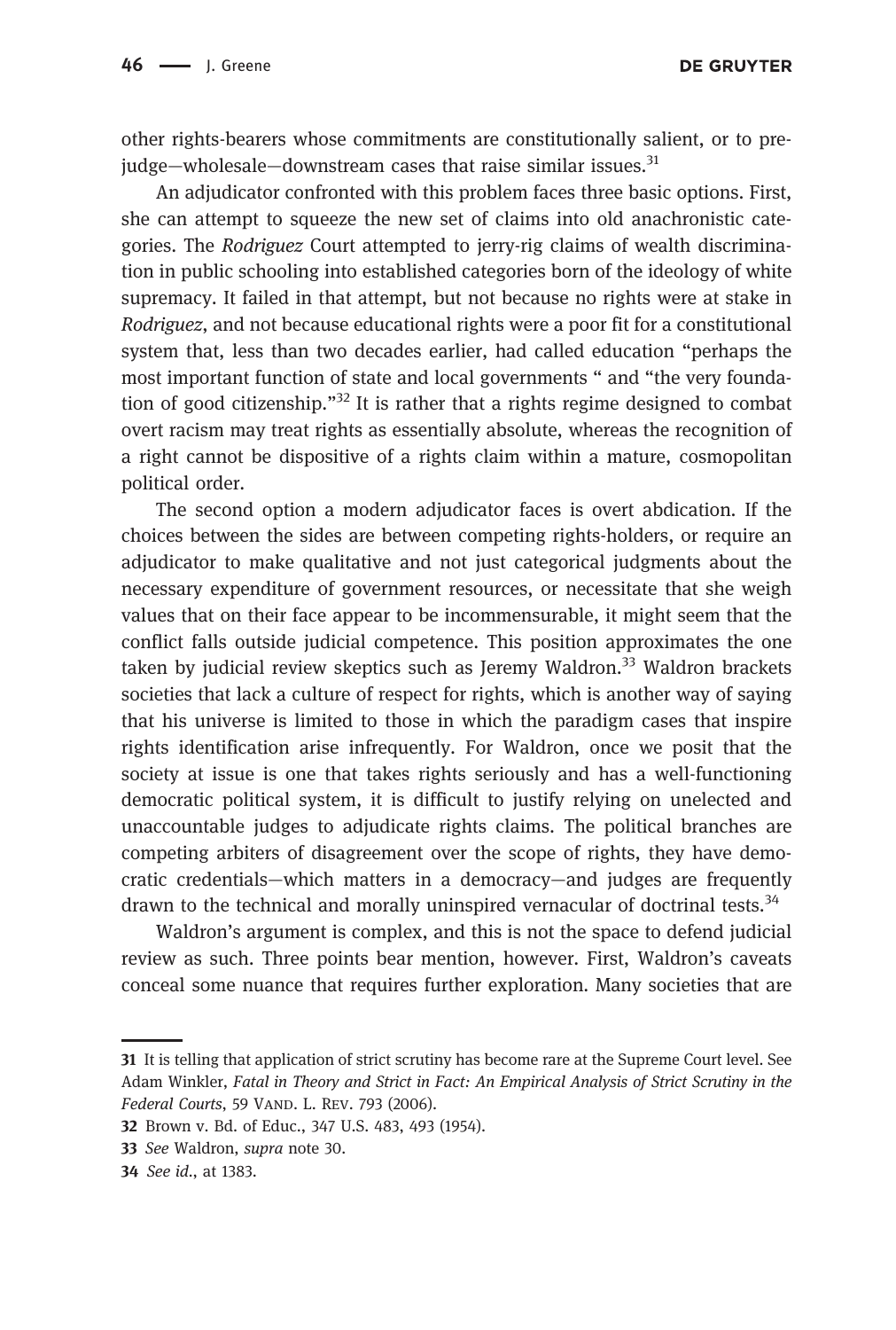democratic and rights-respecting at a wholesale level might suffer from periodic episodes that test those credentials at a retail level. Judicial review both deters those episodes and enables an institutionalized response to them when they occur. Indeed, in the 1938 case of United States v. Carolene Products,<sup>35</sup> in which the U.S. Supreme Court articulated its rational basis approach to most legislation, Justice Harlan Fiske Stone famously included a footnote that identified the conditions under which legislation would not enjoy a presumption of constitutionality. Two of those conditions—the enactment of laws that impede processes of political change and laws that discriminate against discrete and insular minorities<sup>36</sup>—are but shorthand for the notion that judges should intervene aggressively when, and just to the degree that, Waldron's conditions of democracy and respect for rights do not obtain. A commitment to democracy and respect for rights are dynamic rather than static features of a political order.

A second point in response to Waldron is to note that judicial review is a persistent feature of modern constitutional systems that does not appear to be going away. The proliferation of constitutional courts around the world suggests at least an implicit mass rejection of his arguments. That rejection might not move Waldron, whose interest is normative rather than descriptive, but the ubiquity of constitutional courts does provide a canvas that may be used to test Waldron's insights regarding rights contestation. In a world that is secondbest from Waldron's perspective, we have good reason to ask whether and how existing institutions of judicial review could be modified so as better to meet his objections.

The third point, which is related, is that Waldron explicitly brackets mechanisms of weak-form judicial review that enable some form of legislative response to a judicial finding of unconstitutionality. What we might call formal weak-form review, in which ordinary legislative majorities have a constitutionally prescribed authority to supercede or limit judicial interpretations of the Constitution, is uncommon. But many constitutional courts adopt adjudicative procedures, such as proportionality review, or remedial mechanisms, such as suspensions of invalidity, that invite political engagement.

The adaptability of such mechanisms to the strong-form review that characterizes American practice is the subject of Part II below. The key takeaway for now is that the presence or absence of these mechanisms is endogenous to a court's capacity to adjudicate rights cases under conditions of reasonable disagreement. As scholars such as Richard Fallon and Daryl Levinson have emphasized, justiciability, the merits, and remedial doctrines are deeply interdependent at the

<sup>35</sup> 304 U.S. 144 (1938).

<sup>36</sup> Id., at 152 n.4.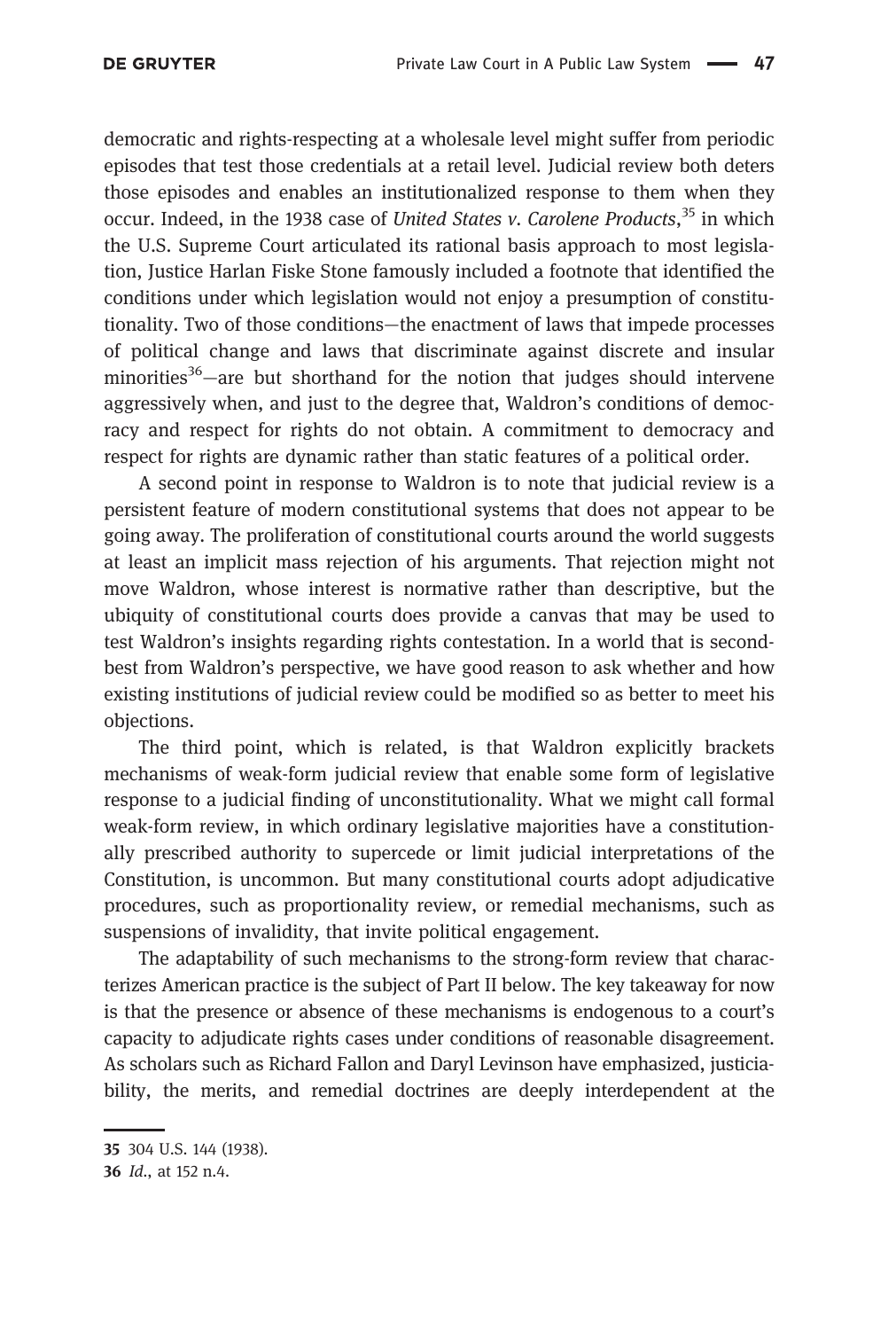Supreme Court.<sup>37</sup> It is nearly tautological to say that mature, rights-respecting democracies that do not take concrete measures to soften their forms of review have a harder time justifying rights review at all: a mature rights jurisprudence is simply incompatible with the strongest forms of judicial review in a democracy.

The life cycle of rights that I allude to above motivates the practices of many modern and respected constitutional courts in pluralistic societies, what Kai Möller calls "the global model of constitutional rights." By this he means "rights inflation"<sup>38</sup>—that is, understanding rights as "protecting an extreme range of interests<sup>39</sup>—along with "positive obligations and socio-economic rights, horizontal effect, and balancing and proportionality."<sup>40</sup> Adopting, or at least approaching, this model is the third option available to courts adjudicating mature rights in a pluralistic society.

Modern rights claims, because contested and marginal, are by their nature susceptible to slippery slope arguments that are defeasible in a principled way only in a proportionality regime. The positive dimensions of rights that lead to government and private obligations, are not, a priori, morally distinguishable from their negative dimensions. And in a mature, rights-respecting society, we can expect rights often to populate both sides of a constitutional dispute. The approach that Rodriguez epitomizes—categorical, empirically impoverished, enamored with slippery slope appeals, and reflexively hostile to social and economic rights—is incompatible with such a society's reasonable demands.

### II Reforming a Private Law Court

The U.S. Supreme Court was designed primarily to adjudicate common law diversity suits between private parties. Every American law student is taught in the first week of his or her constitutional law class that the Court's most solemn public function—its power to nullify legislative acts—derives purely from its power to resolve disputes between quintessentially private parties. When Chief Justice John Marshall wrote in Marbury v. Madison that "[i]t is emphatically the province and duty of the judicial department to say what the law is,"  $41$  he

<sup>37</sup> See Richard H. Fallon, Jr., The Linkage Between Justiciability and Remedies—and Their Connections to Substantive Rights, 92 VA. L. REV. 633 (2006); Levinson, supra note 10.

<sup>38</sup> KAI MÖLLER, THE GLOBAL MODEL OF CONSTITUTIONAL RIGHTS 2 (2012).

<sup>39</sup> Id., at 1.

<sup>40</sup> Id., at 2.

<sup>41</sup> Marbury v. Madison, 5 U.S. (1 Cranch) 137, 177 (1803).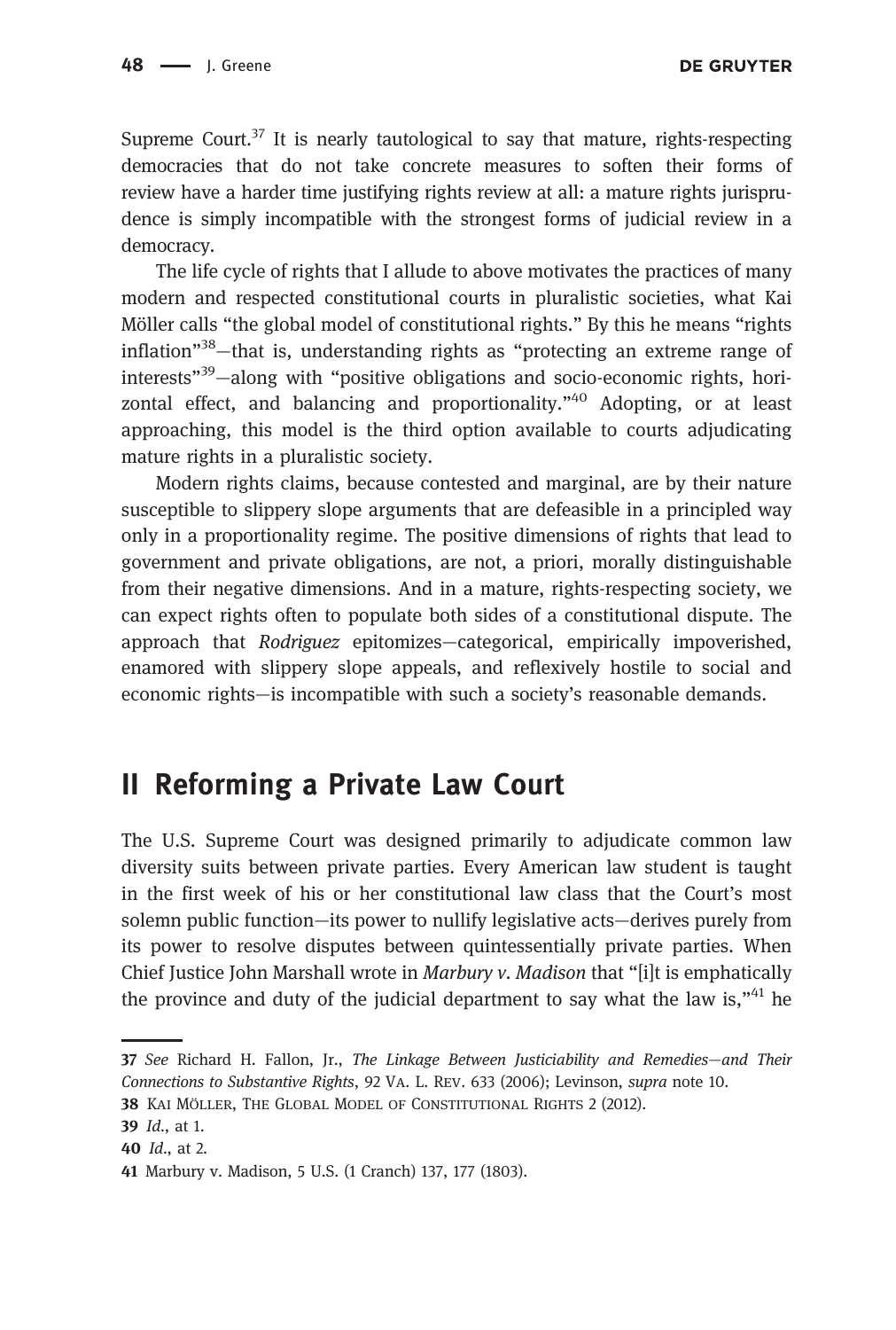meant that the Constitution is law, and if a dispute between Mr Marbury and Mr Madison—or the Court's capacity to hear that dispute—turns on the meaning of the Constitution, then the Court has both the power and the duty to interpret it.<sup>42</sup>

This model of adjudication aligns with what Henry Monaghan has called the "dispute resolution model," which "focuses upon the actual dispute between the litigants."<sup>43</sup> This model polices the Article III "case or controversy" requirement—and its implied limits on standing—rigorously and on principle. It entertains doctrines of constitutional avoidance so as to declare the nation's basic law only when constrained to do so. It grounds its judgment in the record developed based on an adversarial presentation by the litigants. It relies on those litigants to raise and actively litigate any legal questions the court decides. Its remedies are structured to afford relief in the case before it and not in others. The nature of the effect, if any, of one judgment on the outcomes of other similar cases is in terrorem rather than erga omnes.

The alternative to the dispute resolution model approximates what Monaghan calls the "law declaration model," whose focus is "on the judicial role in saving what the law is."<sup>44</sup> On this model, the Court is an oracle of the law for the nation.<sup>45</sup> It backgrounds the concerns of any particular litigants, with a sharper interest in broader concerns about the state of the law. It is eager to decide issues before they arrive through a traditional dispute-resolution vehicle. Its opinions are laden with empirical data and outside research that has not necessarily been tested through adversarial litigation. It is open to remedies that address underlying political structures rather than simply the needs of the parties. Its practices inch closer to those of a legislature because it understands its function in the same quasi-legislative terms as a Kelsenian court.  $46$ 

Arguably, the dispute resolution model better matches the expectations of the U.S. Constitution's drafters and ratifiers. As noted, that model underlies Chief Justice Marshall's Marbury opinion. It is telling that the Marbury case itself was not decided until 14 years into the Court's life, and the Court invalidated a federal law just twice prior to the Civil War, both times in obvious dicta.<sup>47</sup> The dispute resolution model is consistent with the Constitutional Convention's

<sup>42</sup> See generally PHILIP HAMBURGER, LAW AND JUDICIAL DUTY (2008).

<sup>43</sup> Henry Paul Monaghan, On Avoiding Avoidance, Agenda Control, and Related Matters, 112 COLUM. L. REV. 665, 668 (2012) [hereinafter Monaghan, Avoidance]. Monaghan earlier called this model the "private rights model." Henry P. Monaghan, Constitutional Adjudication: The Who and When, 82 YALE L.J. 1363, 1365–66 (1973).

<sup>44</sup> See Monaghan, Avoidance, supra note 43, at 668.

<sup>45</sup> See 1 WILLIAM BLACKSTONE, COMMENTARIES 69 (1765–1769).

<sup>46</sup> See HANS KELSEN, GENERAL THEORY OF LAW AND STATE 268 (1949).

<sup>47</sup> See Marbury, 5 U.S. 137; Dred Scott v. Sandford, 60 U.S. 393 (1857).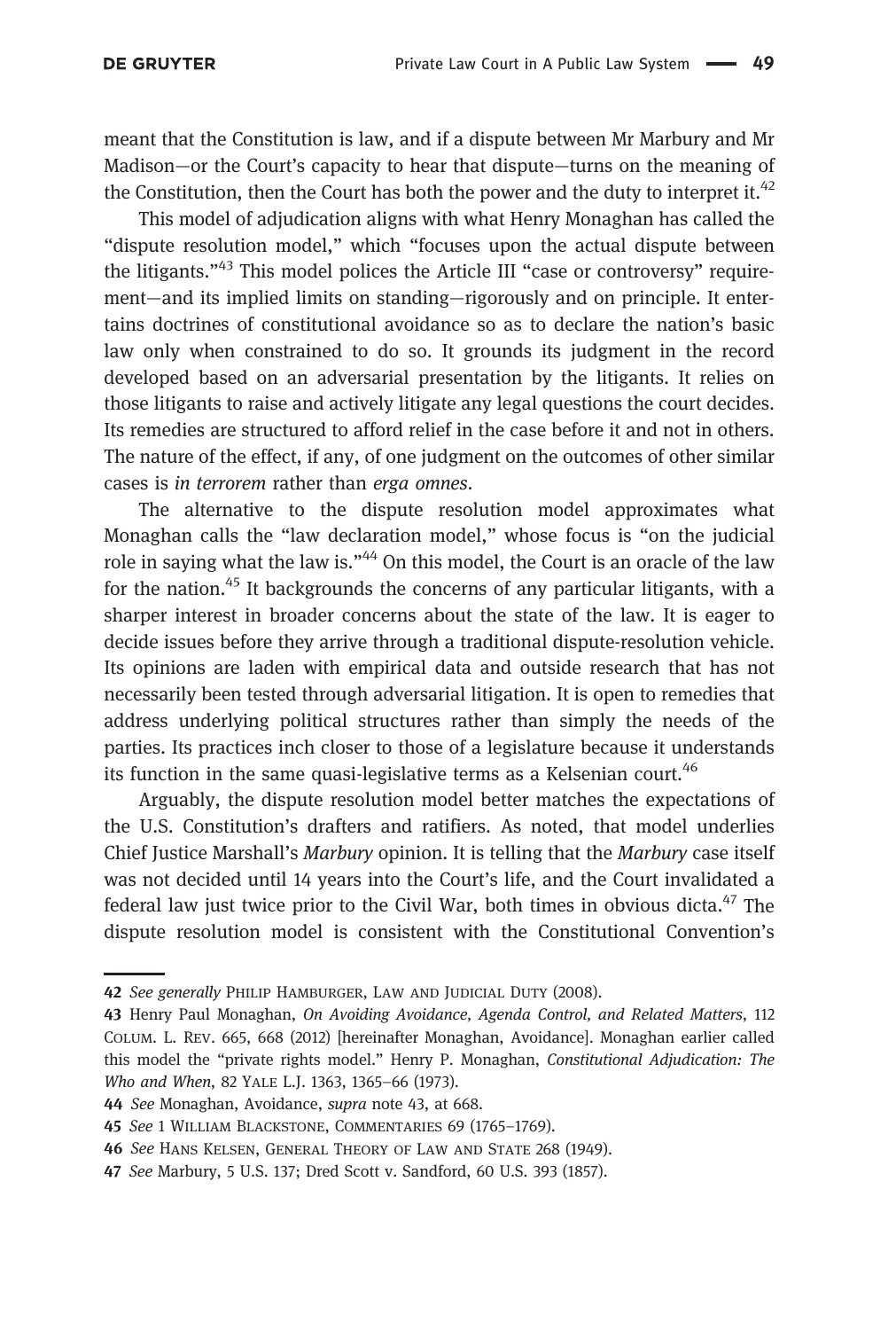rejection of the Virginia Plan's proposal to empower judges to act as a Council of Revision that would hold a qualified veto over both state and congressional laws.<sup>48</sup> It is also consistent with the absence of general federal question jurisdiction prior to 1875. Some aspects of the dispute resolution model appear to have motivated the Supreme Court's refusal to advise President Washington on a set of questions proffered by Secretary of State Thomas Jefferson regarding the Jay Treaty and maritime and foreign relations law in 1793.<sup>49</sup>

At times the Court and commentators behave as if the dispute resolution model is still the Court's primary one. As Justice Alito wrote in the lead opinion in Hein v. Freedom From Religion Foundation,<sup>50</sup> a case rejecting taxpayer standing to challenge President George W. Bush's faith-based initiative program:

[T]he judicial power of the United States defined by Art. III is not an unconditioned authority to determine the constitutionality of legislative or executive acts. The federal courts are not empowered to seek out and strike down any governmental act that they deem to be repugnant to the Constitution. Rather, federal courts sit solely, to decide on the rights of individuals, and must refrai<sup>[n]</sup> from passing upon the constitutionality of an act ... unless obliged to do so in the proper performance of our judicial function, when the question is raised by a party whose interests entitle him to raise it. $51$ 

Amanda Frost has noted the continuing hold the notion of party control over litigation has on the federal courts. As she writes, "[J]udicial opinions and the academic literature confidently promote party presentation, and are critical of judges who raise issues sua sponte."<sup>52</sup>

Notwithstanding frequent paeans to the dispute resolution model, a funny thing happened on the way to the twenty-first century. Over time, Congress shrunk the Court's mandatory jurisdiction, most dramatically in 1925 and most recently in 1988.<sup>53</sup> Unlike the federal courts of appeals, which are courts of error that hear mandatory appeals, the Supreme Court has nearly plenary control over its docket. It deliberately refuses to engage in error-correction in individual cases, and it deliberately seeks out instances in which lower courts disagree

<sup>48</sup> See 1 FARRAND, RECORDS OF THE CONSTITUTIONAL CONVENTION 21 (1911).

<sup>49</sup> See Robert J. Pushaw, Jr., Why the Supreme Court Never Gets Any "Dear John" Letters: Advisory Opinions in Historical Perspective, 87 GEO. L.J. 473, 489–90 (1998) (reviewing STEWART JAY, MOST HUMBLE SERVANTS: THE ADVISORY ROLE OF EARLY JUDGES (1997)). 50 551 U.S. 587 (2007) (Alito, J.).

<sup>51</sup> Id., at 598 (citations and quotation marks omitted).

<sup>52</sup> Amanda Frost, The Limits of Advocacy, 59 DUKE L.J. 447, 451 (2009).

<sup>53</sup> See Act of 13 February 1925, ch. 229, 43 Stat. 936; Supreme Court Case Selections Act of 1988, Pub. L. No. 100 –352, 102 Stat. 662.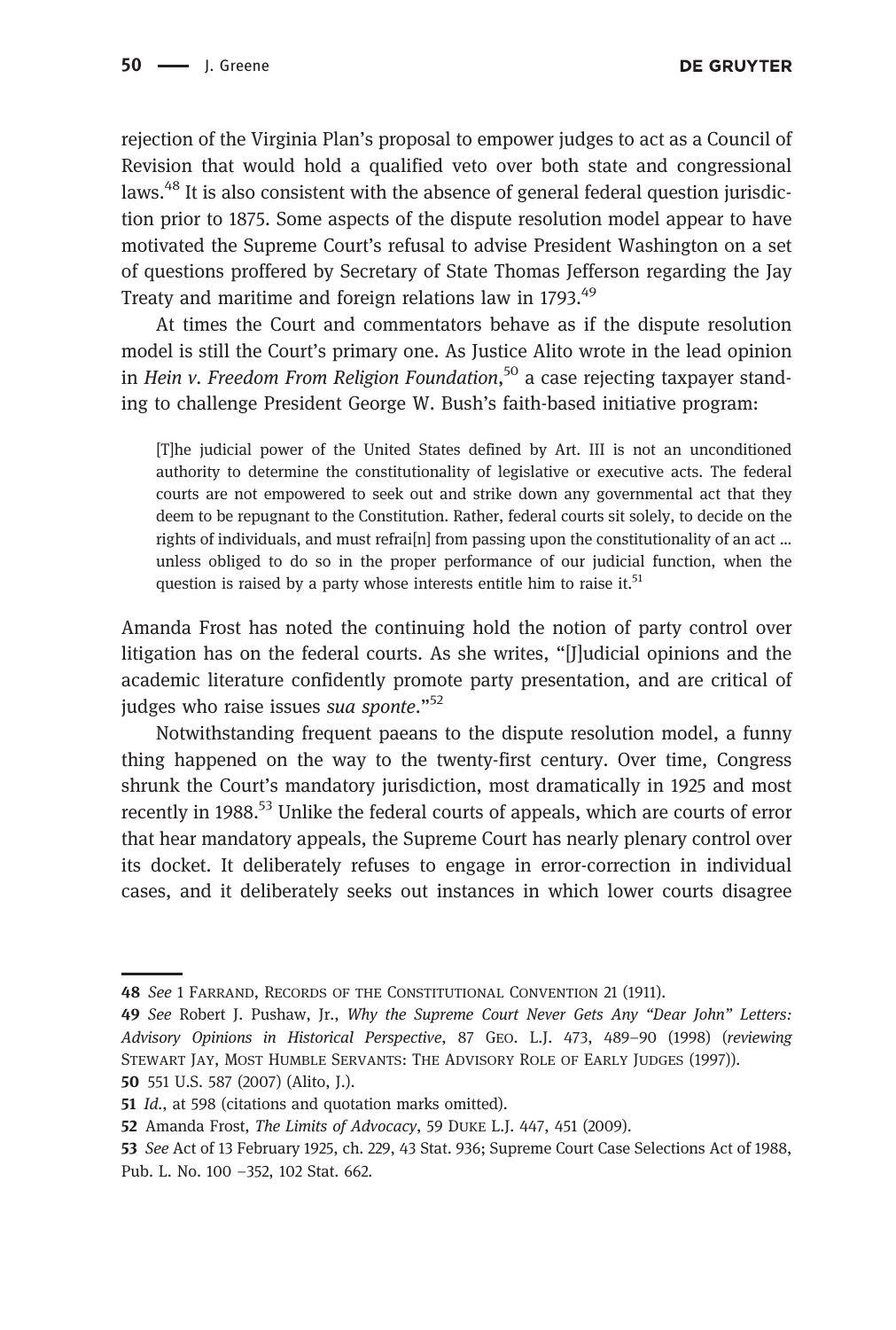about the interpretation of the law.<sup>54</sup> Not infrequently, the Court ignores the question presented by the parties and instead crafts its own.<sup>55</sup> Simply put, the Court's lived self-conception is as a law-declaration court even as it often approaches actual cases as if it is a dispute-resolution court.

The American model is sometimes presented as if it is one of two (or more) competing conceptions of rights adjudication, either of which a jurisdiction might choose depending on its particular history and political structure. In fact, the American model is simply anachronistic and therefore inadequate to modern rights adjudication. Other jurisdictions' relative refusal to cite American cases bears some testimony to their dated decisional structure.<sup>56</sup> Below, I discuss three features of the model that must be reformed if the model is to address modern rights conflicts with sensitivity to the nature of such conflicts. Unless the Court reforms its practices along each of these lines, it will continue to lag well behind other courts in its capacity to adjudicate the sorts of disputes likely to arise in modern, pluralistic societies.

#### A Proportionality

Proportionality analysis is an institutionalized and systematic approach to judicial balancing. It typically includes at least two distinct stages at which the reviewing court assesses a challenged action's means-ends fit and its degree of necessity. If necessary, the Court then balances either the overall costs (in rights terms) and benefits (in policy terms) of the challenged action or its marginal benefit in achieving its policy objective against the marginal cost to the asserted right. Proportionality is a feature of judicial review within nearly all of the constitutional systems that have been subjects of extensive study in the English-language literature, including those of Canada, South Africa, Israel, many Asian courts, and most European and Latin American constitutional courts (including at the regional level). $57$ 

Proportionality is not an explicit feature of U.S. constitutional law. There is some disagreement as to the degree to which proportionality has implicitly infiltrated (or has long been present within) American constitutional law.

<sup>54</sup> See Sup. Ct. R. 10.

<sup>55</sup> See Frost, supra note 52, at 451.

<sup>56</sup> See David S. Law & Mila Versteeg, The Declining Influence of the United States Constitution, 87 N.Y.U. L. REV. 762, 767–68 (2012).

<sup>57</sup> See AHARON BARAK, PROPORTIONALITY: CONSTITUTIONAL RIGHTS AND THEIR LIMITATIONS 179–206 (2012); Jud Mathews & Alec Stone Sweet, Proportionality Balancing and Global Constitutionalism, 47 COLUM. J. TRANSNAT'L L. 72, 74 (2008).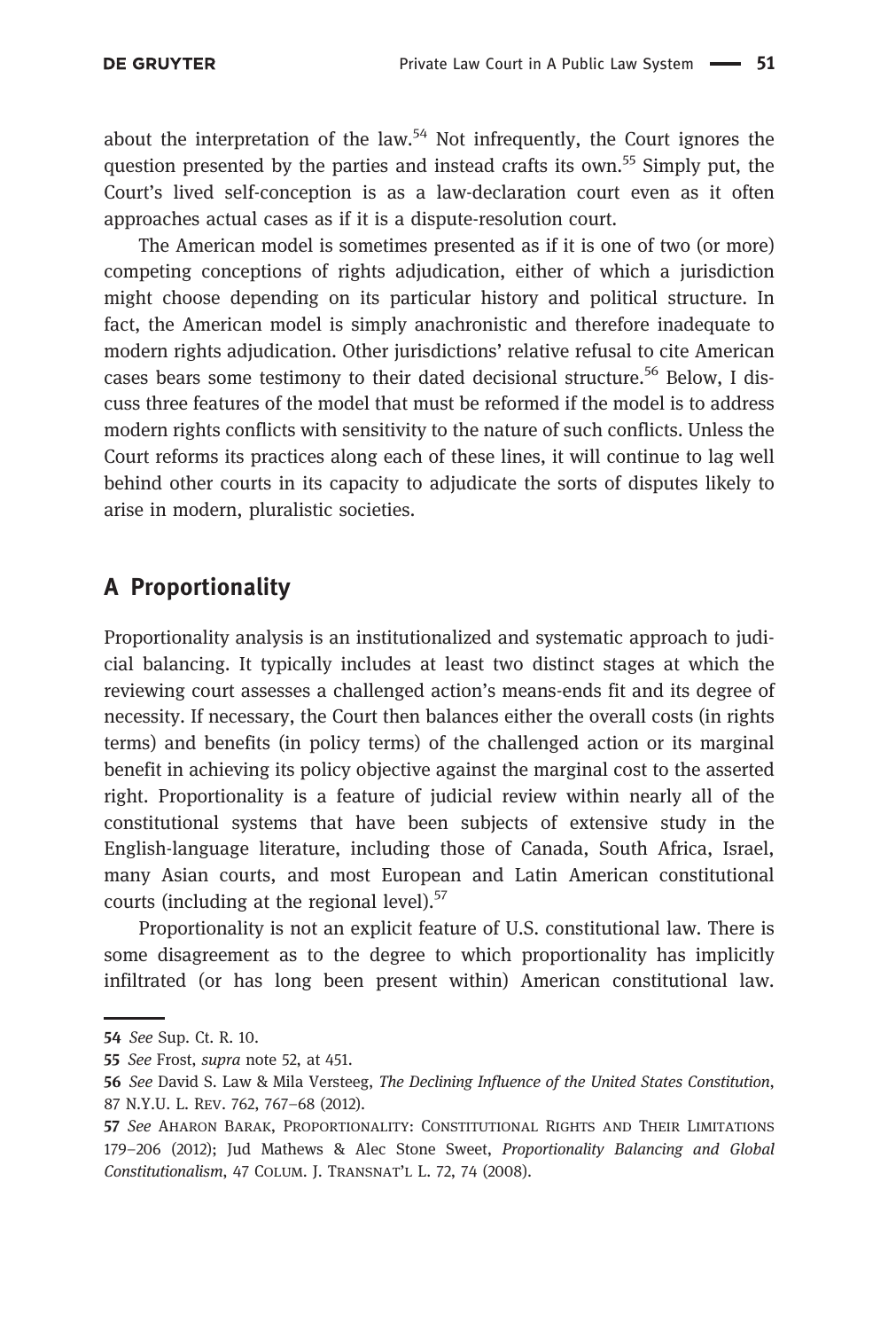Stephen Gardbaum has noted that the American tiers of scrutiny analysis is, in practice, sensitive to context, just as proportionality regimes in other jurisdictions are sensitive to the nature of the right in assigning a burden of justification to the government.<sup>58</sup> Vicki Jackson has noted the recognition of proportionality as a legal principle in American Eighth Amendment and certain Fourteenth Amendment contexts.<sup>59</sup> Alec Stone Sweet and Jud Mathews have located proportionality analysis deep within American case law, in its nineteenth-century negative Commerce Clause doctrine.<sup>60</sup> On the other hand, Moshe Cohen-Eliya and Iddo Porat distinguish proportionality, a jurisprudential commitment, from balancing, an interstitial safety valve, and conclude that the former is in tension with American values of individualism and the U.S. constitutional culture's focus on legal authority rather than justification. $61$ 

It is fair to say that, although many individual areas of U.S. constitutional doctrine contain elements of proportionality analysis, proportionality is not, overall, a feature of U.S. constitutional law. Supreme Court opinions that relax or ignore the tiers of scrutiny analysis—such as *Obergefell v. Hodges*, holding that states may not deny marriage rights to same sex couples,  $62$  or *Grutter v*. Bollinger, in which the Court ostensibly applied strict scrutiny in upholding a race-based affirmative action plan at a public law school<sup>63</sup>—tend to do so sub rosa. Failing to acknowledge proportionality sits in tension with one of proportionality's essential features: its trans-substantivity. The fact that proportionality is used across rights areas alters the analytic center of gravity, away from specific models of rights identification and towards the rationality and necessity of the governmental act. As Möller explains, courts on what we might call the European model "are very generous in labeling an interest a 'right,'" and at the same time, necessarily, "they do not attach much weight to a right simply by virtue of its being a right."<sup>64</sup> To say that proportionality is used only sometimes begs the question; it sits in tension with a core tenet of a proportionality commitment.

This feature of proportionality analysis is critical in distinguishing it from the U.S. model and in recommending it for modern rights adjudication. Shifting

<sup>58</sup> See Stephen Gardbaum, The Myth and the Reality of American Constitutional Exceptionalism, 107 MICH. L. REV. 391, 417–19 (2008).

<sup>59</sup> See Jackson, supra note 6, at 3104–05.

<sup>60</sup> Jud Mathews & Alec Stone Sweet, All Things in Proportion? American Rights Review and the Problem of Balancing, 60 EMORY L.J. 797 (2011).

<sup>61</sup> See COHEN-ELIYA & PORAT, supra note 8, at 52–53,126–29.

<sup>62</sup> Obergefell v. Hodges, 135 S. Ct. 2071 (2015).

<sup>63</sup> Grutter v. Bollinger, 539 U.S. 306 (2003).

<sup>64</sup> MÖLLER, supra note 38, at 5.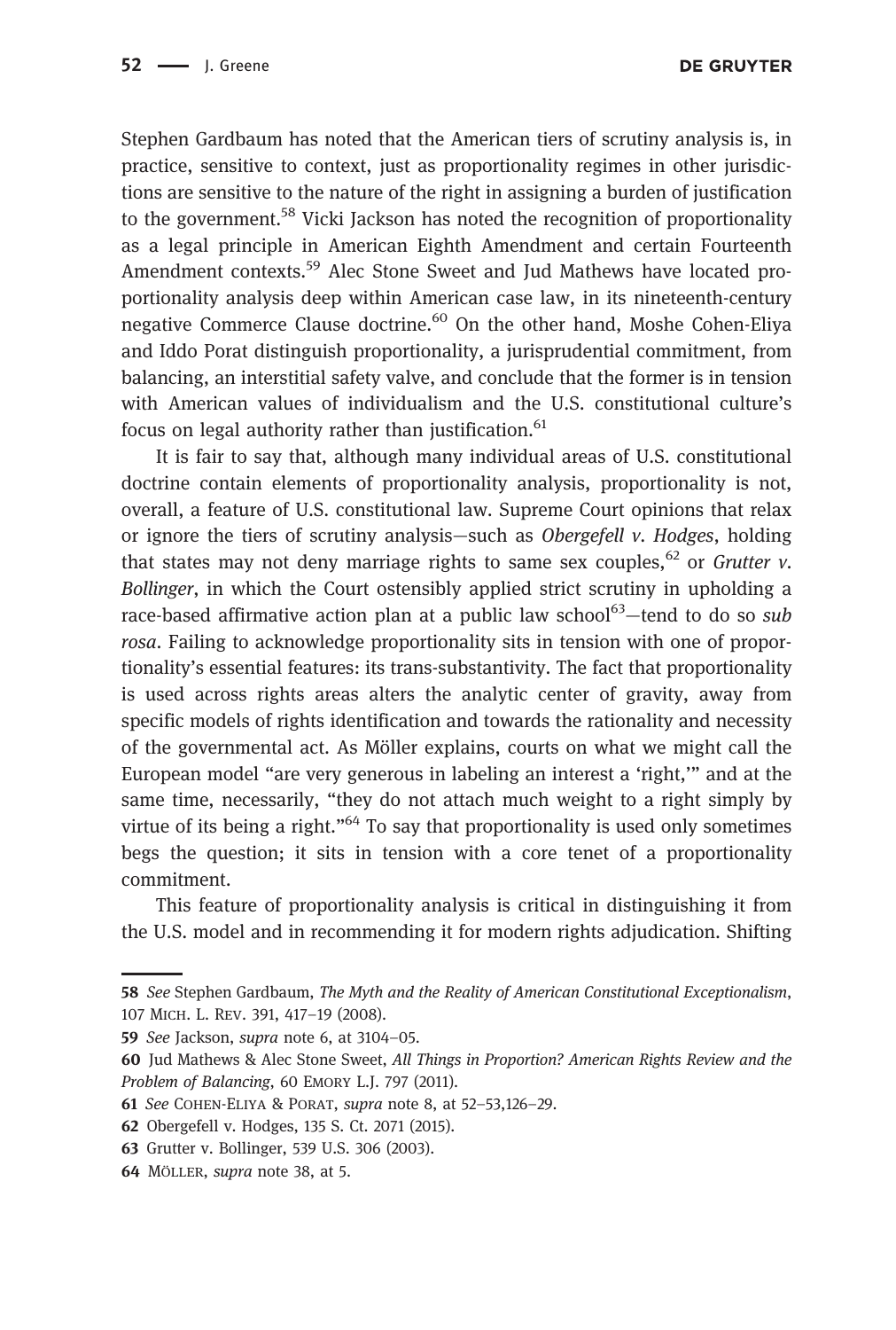the analytic weight from identification of the right and the right-bearer to assessment of the government's justification accomplishes two objectives essential to judging within a mature rights regime.

First, it sidesteps arguments over whether a particular claim activates constitutional analysis in the first place, avoiding the polarizing analysis that tells the losing plaintiff, who by hypothesis has suffered a concrete injury at the hands of a government actor, that he or she is simply beneath any constitutional concern.

Rights inflation has come in for much criticism. As Grégoire Webber has argued, suggesting that rights are everywhere (but subject to limitation) can deprive the law of a vocabulary for articulating why rights are special and may underwrite an antagonistic attitude toward the political process.<sup>65</sup> I think this criticism too sanguine about the ability of either courts or legislatures to draw stable and persuasive distinctions between constitutional rights and mere interests. The relative weight of an asserted right enters the analysis, but only in proportionality's final stage, should the court get so far. In an environment of persistent and reasonable disagreement over the specification of rights, a court better stays within its lane when expressive value judgments are held in reserve.

The second benefit of proportionality analysis within a mature rights regime is that it preserves the government's ability to prevail notwithstanding identification of a constitutional right. Proportionality analysis thereby not only takes seriously the constitutional right of self-governance even in the face of prima facie rights claims, but also—and at least as importantly—substantially mitigates a court's instinct to deny rights claims entirely based on fallacious slippery slope arguments.

Consider the San Antonio case we began with. Recall that the Rodriguez Court adopted an atomized and categorical approach that led it to deny that any rights had been violated. The Court also denied relief in part based on concerns about a slippery slope to court rulings that would threaten local governance in areas far afield of education. Under a proportionality approach, the Court would have understood the plaintiffs' claims in broad, prima facie terms. Without speculating as to how a good-faith proportionality court would approach the San Antonio case, it is not difficult to understand severe wealth discrimination in public education as implicating constitutional equality guarantees. That recognition is far less threatening when automatic invalidity does not follow. What would follow instead is an inquiry into whether the government is justified in discriminating in this way. Is the state pursuing a legitimate objective? Does

<sup>65</sup> See GRÉGOIRE C.N. WEBBER, THE NEGOTIABLE CONSTITUTION: ON THE LIMITATION OF RIGHTS (2009).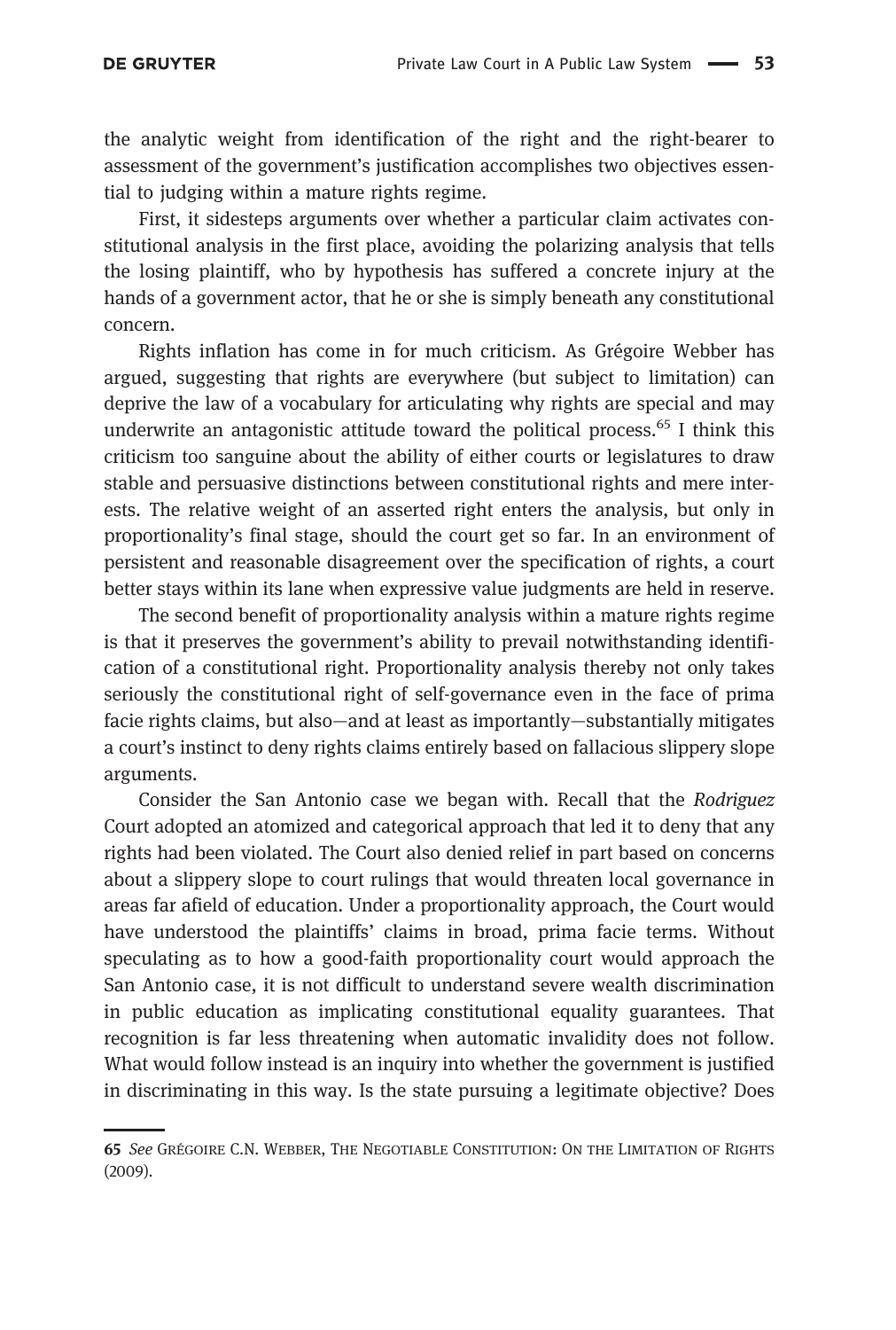wealth discrimination serve that objective? Are there other ways of serving the objective that would not cause the same kind of injury? How does the marginal contribution of the government's policy to its ultimate objective relate to the marginal injury to Edgewood residents of a policy that discriminates in this way?

However, a court answers these questions, the benefit of this approach is that it prompts a court to answer these questions, about this policy, in relation to these rights claims. Under a mature rights regime, those on all sides of a rights conflict disagree reasonably about how far rights reach. They deserve to have their concerns taken seriously in the case before the court.<sup>66</sup> When rights sit at the margins of a human rights norm, a minor change in fact could have a major impact on a case outcome. Deciding hypothetical cases adopts overly simplistic assumptions about the nature of rights. In refusing to confront rights assertions in their own marginal terms, the Court denudes the right of any power at all. And so even conceding that, relative to Europeans, Americans are liberal rather than communitarian in their rights orientations, as Cohen-Eliya and Porat have argued, $67$  the Court's continued resistance to proportionality is self-defeating. Rights bearers are at least as vulnerable to the U.S. model as the state is.

A proportionality approach would enable courts to adjudicate disparate impact claims on a case-by-case basis, just as they do routinely under federal, state, and local antidiscrimination laws that recognize indirect discrimination.<sup>68</sup> A racial impact that was foreseeable and avoidable but not specifically sought out would become a (defeasible) matter of constitutional concern rather than a constitutional irrelevancy. Government actors contemplating a policy with a disparate racial impact would have incentives to mitigate that impact.

Several conflicts in American constitutional law that currently involve deliberate obfuscation or formalistic distractions by litigants and judges could be adjudicated more transparently under proportionality analysis. For example, public institutions that engage in affirmative action assert that diversity is their only objective, and courts pretend that they treat race-based affirmative action policies with the same degree of scrutiny reserved for Jim Crow laws. Litigants seeking rights for gays and lesbians argue that rational policies are

<sup>66</sup> See ALEC STONE SWEET, GOVERNING WITH JUDGES: CONSTITUTIONAL POLITICS IN EUROPE 142 (2000).

<sup>67</sup> See COHEN-ELIYA & PORAT, supra note 8.

<sup>68</sup> See, e. g., Tex. Dep't of Housing & Cmty. Affairs v. Inclusive Communities Project, 135 S. Ct. 2507 (2015) (holding that disparate impact claims are cognizable under the Fair Housing Act); Smith v. City of Jackson, 544 U.S. 228 (2005) (holding that disparate impact claims are cognizable under the Age Discrimination in Employment Act); Griggs v. Duke Power Co., 401 U.S. 424 (1971) (holding that disparate impact claims are cognizable under Title VII of the Civil Rights Act of 1964).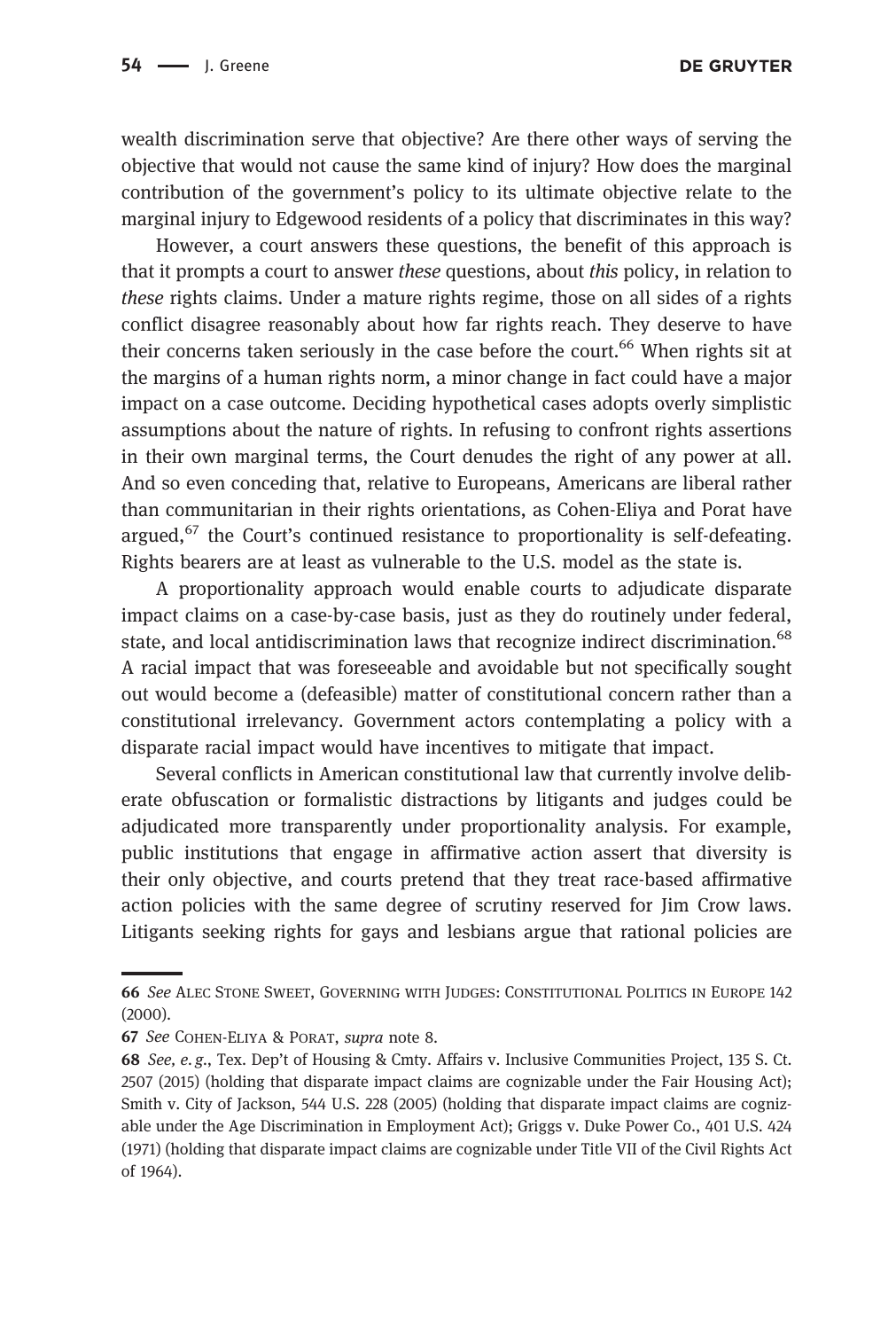irrational, because courts are unwilling (again, for fear of slippery slopes) to remove sexual orientation discrimination from the rational basis bucket.<sup>69</sup> The gun control debate continues to be framed in the pedantic terms set by the litigation in *District of Columbia v. Heller*—is there an individual right to bear arms under the Second Amendment?—rather than in terms of what kinds of regulation of guns are nonetheless permissible. Opponents of the Affordable Care Act, which penalizes some individuals who do not carry health insurance, awkwardly framed their arguments as grounded in federalism rather than individual autonomy, and the Supreme Court awkwardly abided that framing.

Proportionality analysis would not eliminate conflict about these matters but it would channel disagreement in more productive directions. Litigants could argue about empirical facts in the world instead of parsing eighteenthor nineteenth-century dictionaries. The Court's resolution of rights conflict would not be zero sum for all time, and so actors within civil society would have good reason to remain engaged in the legal and political negotiation that should lie at the root of a pluralistic democracy. Moreover, part of Waldron's concern with judicial intervention into rights conflicts was that judges are too accustomed to thinking in the technical terms of legal doctrine rather than deliberating about rights directly. This legitimate concern hits with less force in a proportionality regime.

There are at least three broad objections to proportionality that temper its adoption in U.S. courts. First, the U.S. Supreme Court is the apex court in a vast federal system. Every Article III court and every state supreme court, among other state courts, has jurisdiction over federal constitutional questions. Although many apex courts in decentralized systems adopt proportionality analysis—including Canada's, most prominently—the felt need for such courts to articulate intelligible rules that promote uniformity and discourage bias in federal law counterbalances some of the advantages proportionality offers.

This objection, while not fallacious, is unpersuasive as a reason to reject proportionality. For one thing, the Court adopts balancing analysis and totality of the circumstances tests on a regular basis but does so on essentially an ad hoc basis. For another, because of the pressure modern rights adjudication exerts on rule-bound adjudication, the Court's existing categories tend to break down in unpredictable and unsystematic ways. Note also that the Court, for undisclosed reasons of its own devising, has dramatically reduced its docket over the last

<sup>69</sup> See, e. g., United States v. Windsor, 133 S. Ct. 2675, 2696 (2013) (Roberts, C.J., dissenting) ("Interests in uniformity and stability amply justified Congress's decision to retain the definition of marriage that, at that point, had been adopted by every State in our Nation, and every nation in the world.").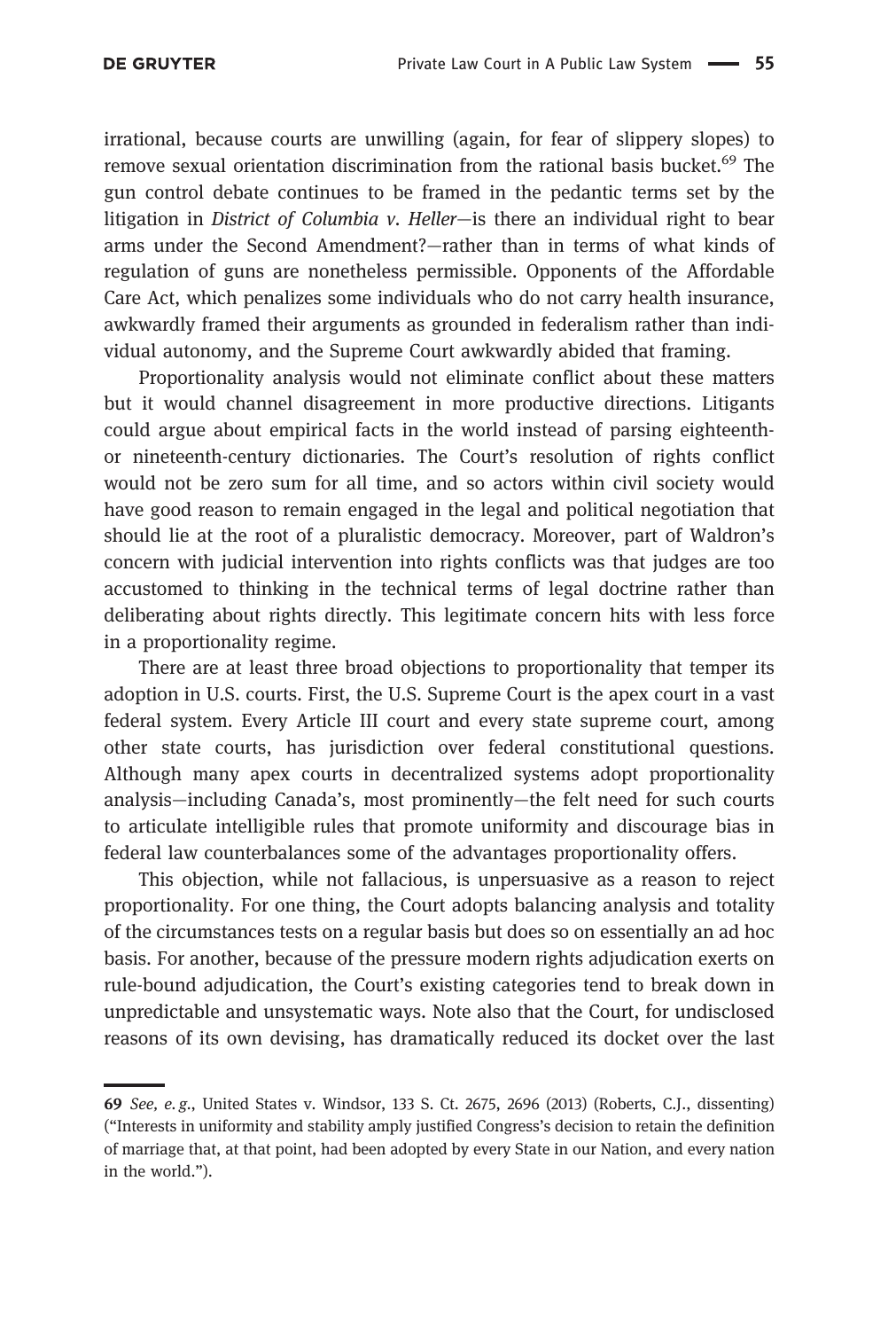three decades. In the 1980s the Court routinely heard more than 150 cases per term.<sup>70</sup> In the 2015 Term, it heard 80. This docket reduction suggests an implicit judgment that lower courts are not in desperate need of guidance from above. "The Court," Kenneth Starr has written, "by and large does not even pretend to maintain the uniformity of federal law."<sup>71</sup> Finally, the presence of proportionality in other decentralized systems offers some evidence for its viability in the United States.

A second broad objection is grounded in U.S. constitutional history. Lawyers trained within the American system see in proportionality analysis the ghost of Lochner v. New York.<sup>72</sup> There, the Supreme Court invalidated a maximum hour law for bakers that had been passed unanimously by the New York legislature. Justice Rufus Peckham's Lochner majority opinion held, consistent with earlier cases, $^{73}$  that the Fourteenth Amendment protected a right to contract. The right was not absolute and could be limited through an appropriate exercise of the state's police power, but in this case the state had not demonstrated that bakers' work was unusually dangerous or in need of regulation or that bakers lacked the capacity to bargain freely over their working conditions.

The Lochner Court captured the methodological spirit of modern proportionality analysis. The opinion devotes no attention to establishing the bona fides of a right to contract as an interpretive matter but devotes substantial energy to exploring why the state's asserted reasons for regulation were inadequate.<sup>74</sup> Namely,

[t]he act must have a more direct relation, as a means to an end, and the end itself must be appropriate and legitimate, before an act can be held to be valid which interferes with the general right of an individual to be free in his person and in his power to contract in relation to his own labor.<sup>75</sup>

The fact that proportionality analysis is Lochner's methodological cousin stands as a substantial obstacle to its open use in U.S. courts. A judge who assumes a broad reach of the Fourteenth Amendment into areas, such as contract, not specifically enumerated, and who scrutinizes means-ends fit even for rights that today are evaluated under a rational basis standard invites a dissenter to accuse

<sup>70</sup> LEE EPSTEIN, ET AL., THE SUPREME COURT COMPENDIUM 86 tbl. 2–6 (2015). Notably, nothing in this article's proposal would make it necessary for that number to rise.

<sup>71</sup> Kenneth W. Starr, The Supreme Court and Its Shrinking Docket: The Ghost of William Howard Taft, 90 MINN. L. REV. 1363, 1365 (2006).

<sup>72</sup> 198 U.S. 45 (1905); see Jackson, supra note 6, at 3126.

<sup>73</sup> See Allgeyer v. Louisiana, 165 U.S. 578 (1897).

<sup>74</sup> See Gardbaum, supra note 58, at 425.

<sup>75</sup> Lochner, 198 U.S. at 57–58.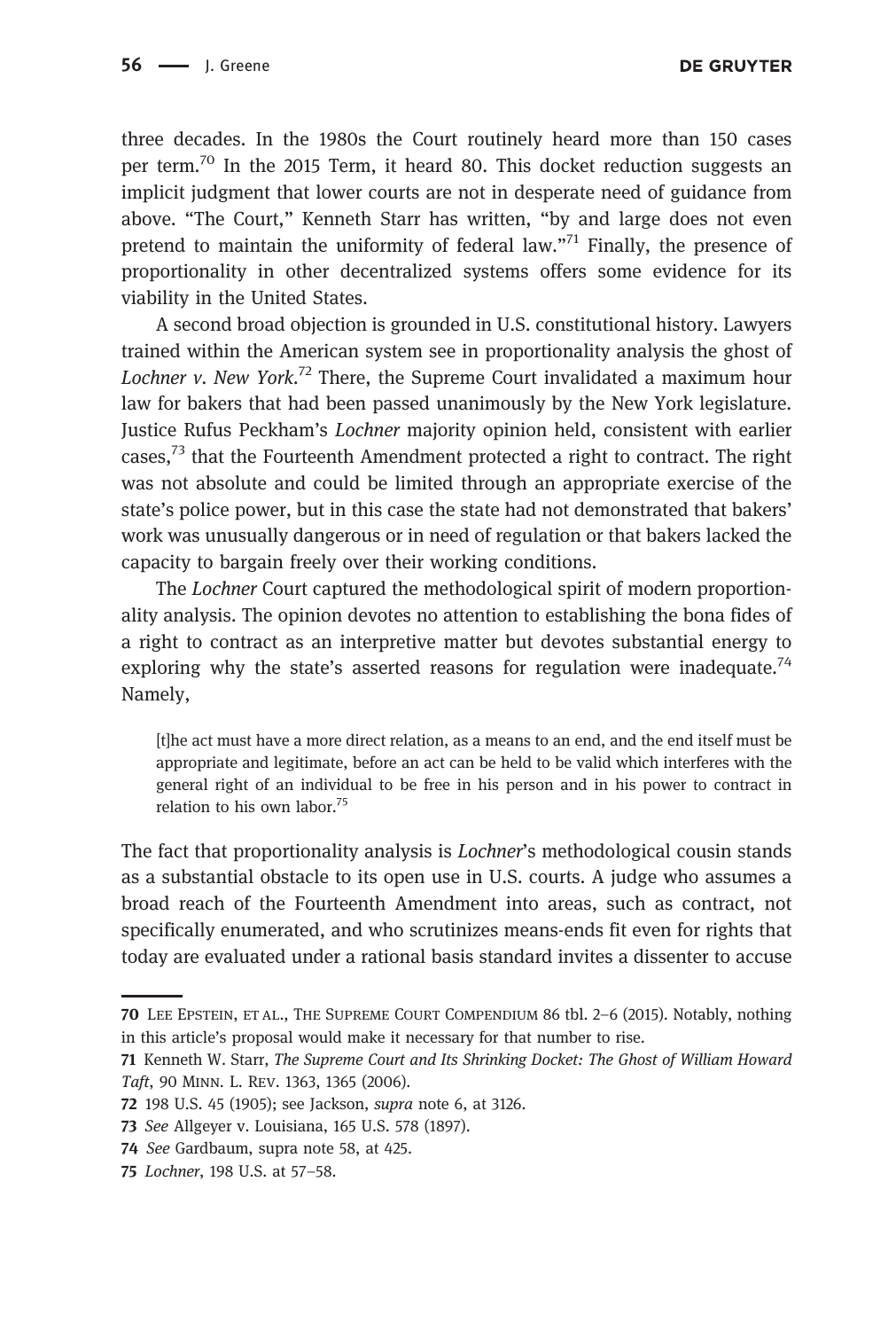her of "Lochnerizing."<sup>76</sup> Being affiliated with the case counts as an epithet within the U.S. constitutional tradition.<sup>77</sup> Until that changes, proportionality proponents will have difficulty making inroads in the United States.

Be that as it may, Lochner's status as an anticanonical decision is not sacrosanct. Although judges continue to use Lochner as a reason for rejecting claims implicating social and economic legislation, Lochner revisionism is rampant within the American legal academy.<sup>78</sup> It is worth noting, moreover, that it is notionally possible to reject the result in Lochner without rejecting its methodology. Indeed, the best reading of Justice John Marshall Harlan's Lochner dissent is that it did just that. Justice Harlan accepted the existence of a constitutional right to contract but argued based on empirical evidence—some of which he described as judicially noticed—that bakers' work is at least arguably as dangerous as the statute's defenders claimed. The dispute between Justice Peckham and Justice Harlan is an ordinary argument about the actual state of the world the legislature sought to regulate.

By contrast, the dispute between Justice Peckham and Justice Holmes, whose Lochner dissent is better known than Justice Harlan's, reflects an ideological divide over the judicial role. Justice Holmes's dissent states that legislation should be free of judicial interference "unless it can be said that a rational and fair man necessarily would admit that the statute proposed would infringe fundamental principles as they have been understood by the traditions of our people and our law."<sup>79</sup> This formulation is the precursor of the two-tier U.S. model, under which legislation is reviewed deferentially unless it falls into a protected category.

There is nothing inevitable about adopting the Holmes rather than the Harlan critique of Lochner. Progressive thinkers influential in interring the Lochner era, such as Louis Brandeis and Felix Frankfurter, were Holmes acolytes, and Holmes himself of course sat on the Court for more than a quarter century after Lochner was decided. Those facts explain the special status of the Holmes dissent as well as any others. But the categorical approach has proven itself inadequate to the task of confronting claims growing out of new categories of rights holders, those that implicate the government fisc or conflicting rights,

<sup>76</sup> See, e. g., Obergefell v. Hodges, 135 S. Ct. 2584, 2612 (2015), (Roberts, C.J., dissenting); City of Cleburne v. Cleburne Living Ctr., 473 U.S.455, 459–60 (1985) (Marshall, J., concurring in part and dissenting in part).

<sup>77</sup> See Jamal Greene, The Anticanon, 125 HARV. L. REV. 379 (2011).

<sup>78</sup> See, e.g., RANDY E. BARNETT, RESTORING THE LOST CONSTITUTION 213-24 (2004); DAVID E. BERNSTEIN, REHABILITATING LOCHNER: DEFENDING INDIVIDUAL RIGHTS AGAINST PROGRESSIVE REFORM (2011); RICHARD A. EPSTEIN, THE CLASSICAL LIBERAL CONSTITUTION 338 (2014). 79 Lochner, 198 U.S. at 76, (Holmes, J., dissenting).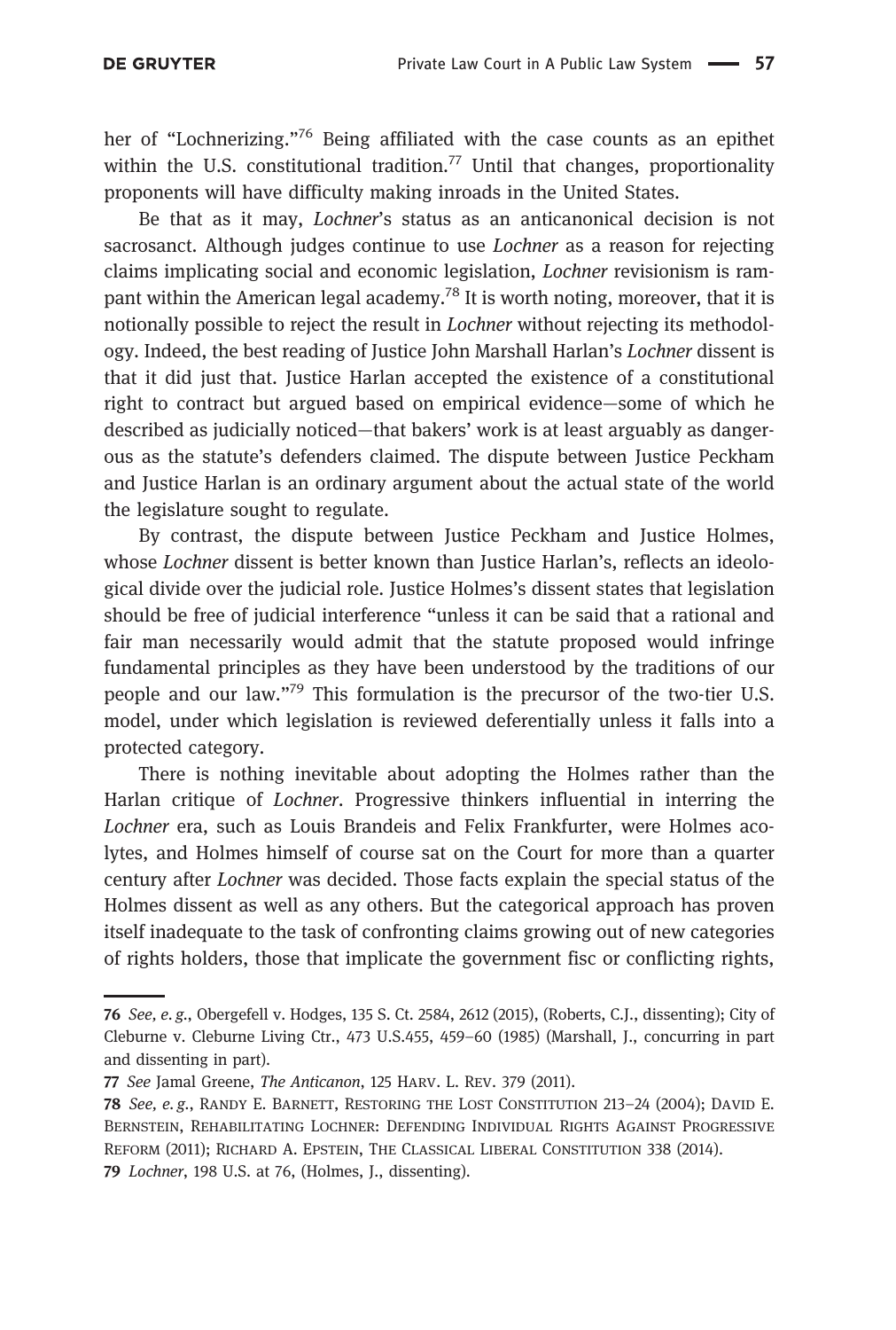**DE GRUYTER** 

and those that impose duties on others. It is past time for a judicial resurrection of the Harlan critique.

Which leads to the third major objection to proportionality: judicial competence. Justice Harlan based his dissenting opinion on certain claims about the dangers of baking that, as he noted, are subject to reasonable disagreement.<sup>80</sup> A categorical approach tends to reduce the instances in which judges must rely on social facts that they lack the institutional capacity to adduce and assess. As Jackson notes, "[I]n situations of epistemic or normative uncertainty, legislatures may be more empirically competent and democratically legitimate than courts in making prognostic factual determinations and in making accommodations among competing values. $^{81}$  The U.S. model seeks to avoid this morass. In its most aggressive formulation, it permits case outcomes to turn on hypothetical states of affairs that are outside the record as a basis for rejecting most rights challenges. $82$  In those exceptional cases in which rights claims receive heightened scrutiny, the government—whose fact-finding capacity typically exceeds that of private litigants—is burdened with producing evidence sufficient to establish the requisite means-ends fit.

It is not enough to note that judges in other jurisdictions regularly make judgments requiring them to develop and evaluate legislative facts. We must say more about the institutional mechanisms in place to do so, and how they relate to those in the U.S. system. I turn to those mechanisms below.

#### B An Inquisitorial Approach to Legislative Facts

Among the most startling passages in Justice Powell's Rodriguez opinion is the Court's discussion of whether the residents of poor school districts are poor. At a glance, this might seem to be the sort of fact about which the Court could take judicial notice. The Federal Rules of Evidence permit judicial notice of "a fact that is not subject to reasonable dispute."<sup>83</sup> The Rules limit such notice. however, to "adjudicative" rather than "legislative" facts.<sup>84</sup> As Kenneth Culp Davis originally defined them, adjudicative facts are those "concerning the immediate parties—who did what, where, when, how, and with what motive or intent."<sup>85</sup>

<sup>80</sup> Id., at 72 (Harlan, J., dissenting).

<sup>81</sup> Jackson, supra note 6, at 3145.

<sup>82</sup> See Williamson v. Lee Optical, 348 U.S. 483, 487–88 (1955).

<sup>83</sup> Fed. R. Evid., 201.

<sup>84</sup> Fed. R. Evid., 201(a).

<sup>85</sup> Kenneth Culp Davis, Judicial Notice, 55 COLUM. L. REV. 945, 952 (1955).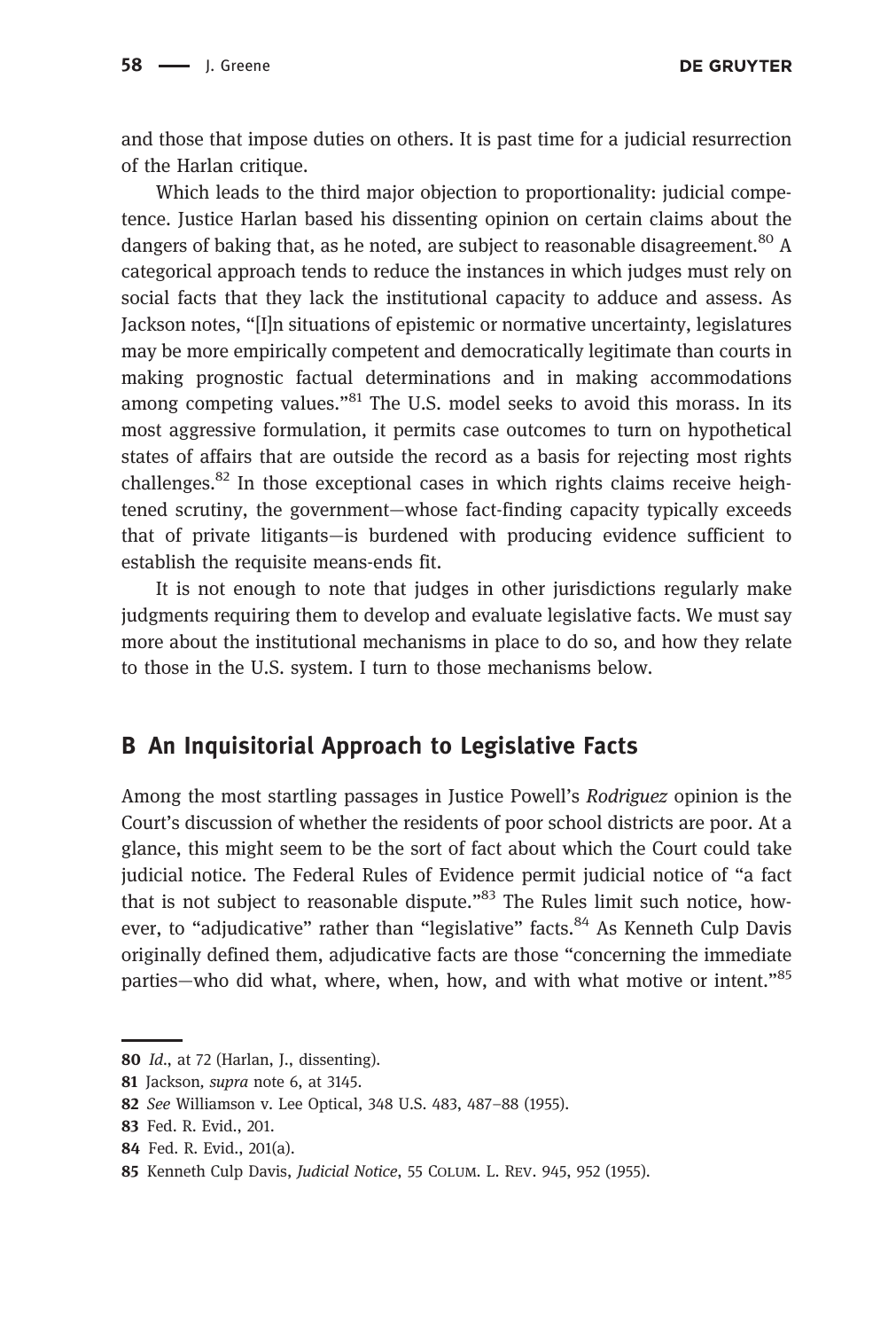These are the facts that we permit juries to decide in jury trials.<sup>86</sup> Legislative facts, by contrast, are "those which help the tribunal to determine the content of law and policy and to exercise its judgment or discretion in determining what course of action to take."<sup>87</sup> As Davis write, legislative facts "are ordinarily general" and are not uniquely related to the parties or their activities.<sup>88</sup>

What is most alarming about the Rodriguez Court's treatment of the question of whether poor school districts house poor people is less its answer, (though its answer—no—was counterintuitive) than its method of investigation. The Court relied on a student note in the Yale Law Journal that analyzed educational financing in Connecticut.<sup>89</sup> But the relevant question is either one about judicial facts—do the poor school districts in San Antonio contain poor people?—or about legislative facts—do poor school districts generally contain poor people? In neither case is a single, untested study from a different state, more than 1,500 miles away and radically different politically, economically, and culturally even probative of the answer to the question, much less dispositive.

Serious constitutional adjudication requires that a reviewing court have some reliable means of receiving accurate and relevant factual information. That imperative is valuable for any constitutional court, but it is essential for a court that intends to apply proportionality analysis, engage in balancing, or routinely draw qualitative distinctions between similar cases. Under those circumstances, the facts that motivate that qualitative assessment may be "decisive of constitutional claims" and therefore approximate "constitutional facts."<sup>90</sup> And like constitutional facts, such facts have a quasi-legal character and therefore should be assessed non-deferentially by a reviewing court.

The problem is that in the U.S. system, the Supreme Court and other appellate courts have no reliable method of identifying, soliciting, or adjudicating disagreements relating to legislative facts. For judicial facts, the adversarial, private law model relies on the parties to present evidence to the trial court, usually in the form of lay witnesses or relevant documents. In significant constitutional cases, however, judicial facts are minimally relevant. The Court itself has conceded the relative unimportance of judicial facts in its certiorari

<sup>86</sup> See id.

<sup>87</sup> Id.

<sup>88</sup> Id.

<sup>89</sup> San Antonio Indep. Sch. Dist. v. Rodriguez, 411 U.S. 1, 23 (1973); see Note, A Statistical Analysis of the School Finance Decisions: On Winning Battles and Losing Wars, 81 YALE L.J. 1303 (1972).

<sup>90</sup> Henry P. Monaghan, Constitutional Fact Review, 85 COLUM. L. REV. 229, 230 (1985). Monaghan applies the label only to adjudicative facts, id., n.16, but judicial review of legislative facts that decide constitutional claims is equally in need of scrutiny.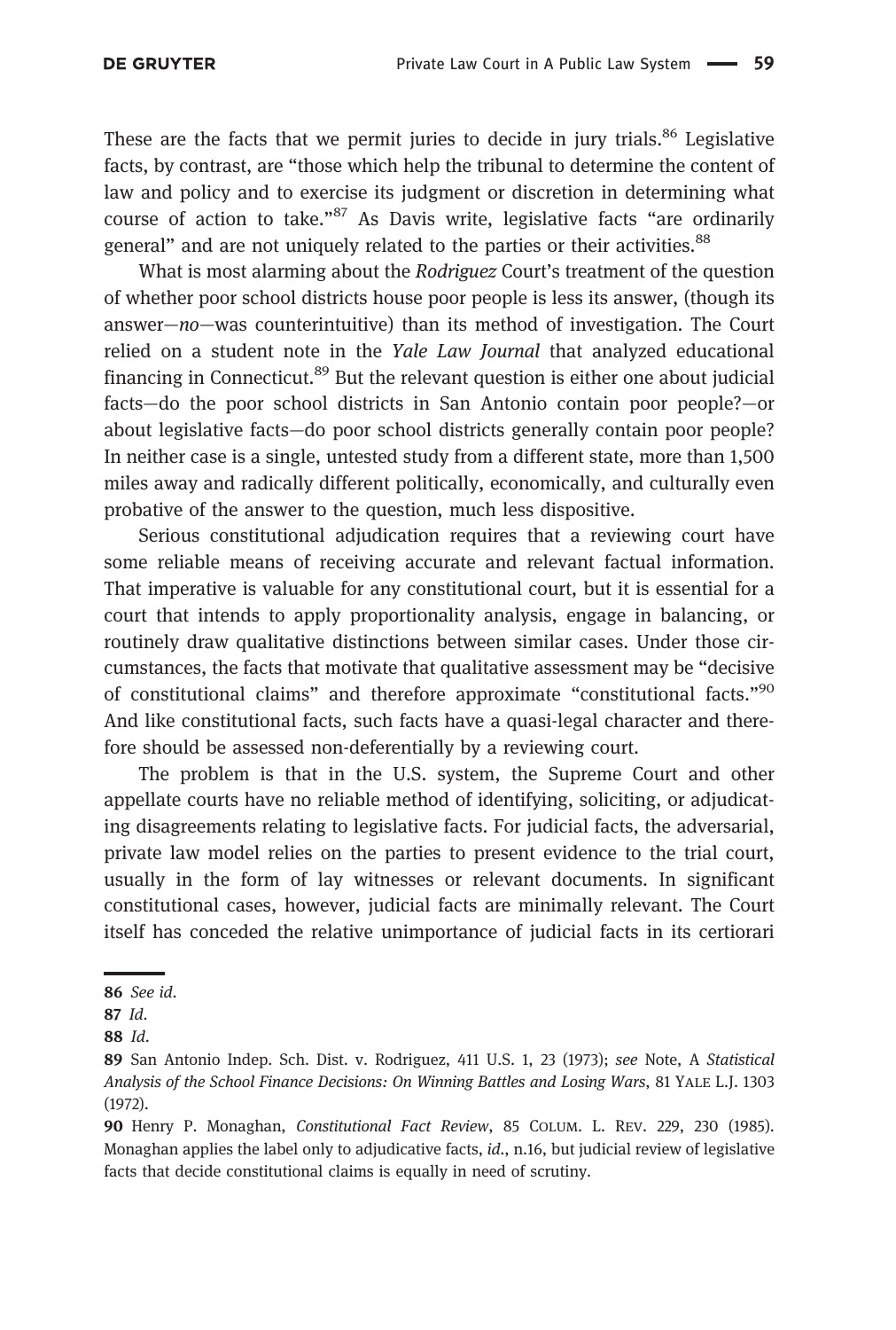practices. As the Court's rules stipulate, a cert petition "is rarely granted when the asserted error consists of erroneous factual findings or the misapplication of a properly stated rule of law."<sup>91</sup> In memoranda that Supreme Court law clerks circulate to the Justices advising whether to grant petitions, the standard language recommending the denial of most petitions is: "fact-bound error-correction."<sup>92</sup> Instead, as noted, the most significant criterion for a grant is a division of authority within the circuits relating to the appropriate rule of law or the application of that rule to analogous sets of facts.<sup>93</sup> The facts of any individual case are relevant only if similar facts apply broadly to other cases as well. Put more simply, the Court does not actually care about the particular circumstances of individual litigants.

The facts that matter in the high-stakes rights cases that form the core of the Court's constitutional docket are quite particular to the issue at stake, but they are not particular to the litigants who happened to press them. What is the relationship between indigence and housing?<sup>94</sup> What are the educational and societal benefits of a diverse student body at elite schools?<sup>95</sup> Are so-called partial birth abortions ever medically necessary?<sup>96</sup> Do women who have such abortions tend to regret doing  $\omega^{297}$  Does capital punishment deter crime?<sup>98</sup> What forms of gun control were prevalent in late eighteenth century America?<sup>99</sup> These questions are about the state of the world rather than any particular individual's conduct or circumstances. The answers to these questions are legislative (also called social) facts.

American appellate courts, including the Supreme Court, have no reliable means of ascertaining the answers to these kinds of questions. The default is for the parties themselves to introduce expert testimony. But the private law, adversarial model that supports this practice is ill suited to legislative factfinding. The Rules of Evidence are silent on legislative facts. Judicial facts are reviewed under a "clear error" standard, $100$  but that standard is awkward for facts that are relevant to a broad swath of cases and that will support a legal conclusion that affects the entire nation. The Supreme Court itself has noted that multiple courts might

94 See Rodriguez, 411 U.S. 1.

<sup>91</sup> SUP. CT. R. 10.

<sup>92</sup> See Bert I. Huang, Lightened Scrutiny, 124 HARV. L. REV. 1109, 1140 (2011).

<sup>93</sup> SUP CT. R. 10(a)-(b).

<sup>95</sup> See Grutter v. Bollinger, 539 U.S. 306 (2003).

<sup>96</sup> See Gonzales v. Carhart, 550 U.S. 124 (2007).

<sup>97</sup> See id., at 159.

<sup>98</sup> See Glossip v. Gross, 135 S. Ct. 2726, 2767–68 (2015) (Breyer, J., dissenting).

<sup>99</sup> See District of Columbia v. Heller, 554 U.S. 570, 683–87 (2008) (Breyer, J., dissenting).

<sup>100</sup> FED. R. CIV. P. 52(a).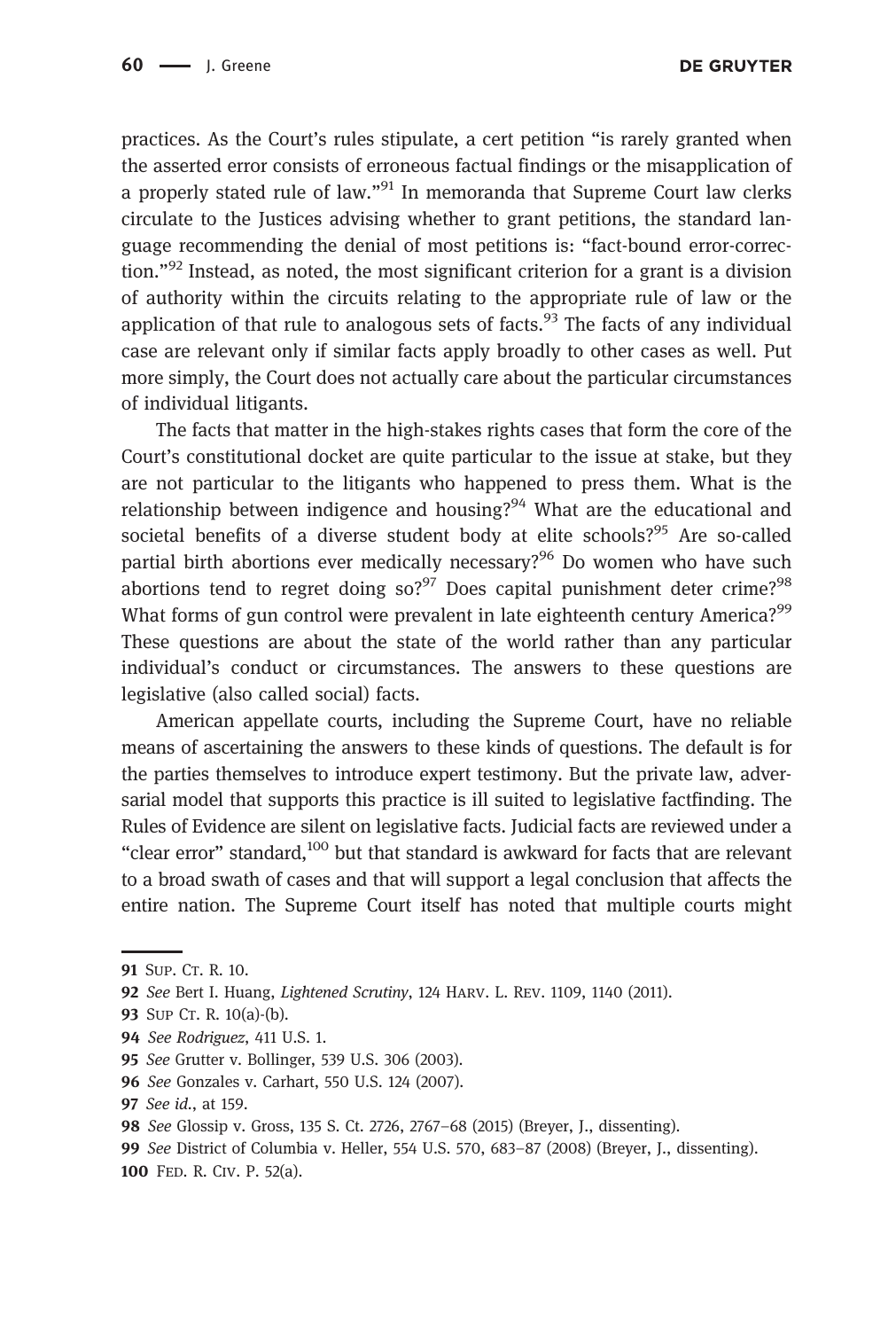readily reach conflicting conclusions about legislative facts.<sup>101</sup> There is no reason to suppose that the particular litigants whose case happens to become the Court's vehicle for a rights question will litigate the case aggressively and competently, hire the appropriate experts, or apprise the Court of all relevant data.<sup>102</sup>

The Court's current practices are not promising. Kenneth Culp Davis wrote three decades ago of seven responses the Court tends to have when confronted with the need for legislative facts that it does not have.<sup>103</sup> I discuss each below.

First, it might remand to the trial court for factfinding. This approach is inadequate for the reasons just discussed. A trial court's finding of legislative facts under conditions of adversarial presentation does not match what the Court implicitly concedes to be the quasi-legislative function of its constitutional rights adjudication. No one would design a system of judicial lawmaking by delegating constitutional factfinding to essentially random and decentralized trial courts possessing little or no inquisitorial power.

Second, the Court "simply asserts an emphatic view of the legislative facts, with nothing to support its view."<sup>104</sup> This practice is surprisingly common in light of its obvious pathologies. Davis's example was United States v. Butler, <sup>105</sup> in which the Court invalidated the Agricultural Adjustment Act as exceeding Congress's taxing and spending authority. Davis argued that the Court's assertion of "a widespread similarity of local conditions"<sup>106</sup> was "contrary to the view of all economists of the time." $107$  More recently, in Citizens United v. FEC, Justice Kennedy wrote a majority opinion rejecting the government's reasons for prohibiting corporate electioneering expenditures in which he asserted, without evidence, that "[t]he appearance of influence or access [by wealthy corporations] will not cause the electorate to lose faith in our democracy."<sup>108</sup> A 2012 survey conducted by the Brennan Center for Justice found that one in four Americans were less likely to vote because of the influence of large donors.<sup>109</sup> Some engagement with information of this sort would be a good practice.

<sup>101</sup> Lockhart v. McCree, 476 U.S. 162, 168 n.3 (1986).

<sup>102</sup> See Kenneth Culp Davis, The Liberalized Law of Standing, 37 U. CHI. L. REV. 450, 470 (1970). 103 See Kenneth Culp Davis, Judicial, Legislative, and Administrative Lawmaking: A Proposed Research Service for the Supreme Court, 71 MINN. L. REV. 1, 9–10 (1986).

<sup>104</sup> *Id.*, at 9.

<sup>105</sup> 297 U.S. 1 (1936).

<sup>106</sup> Id., at 75.

<sup>107</sup> See Davis, supra note 103, at 9.

<sup>108</sup> 558 U.S. 310, 360 (2010).

<sup>109</sup> Brennan Ctr. for Just., NATIONAL SURVEY: SUPER PACS, CORRUPTION, AND DEMOCRACY 3 (2012), http://www.brennancenter.org/analysis/national-survey-super-pacs-corruption-anddemocracy.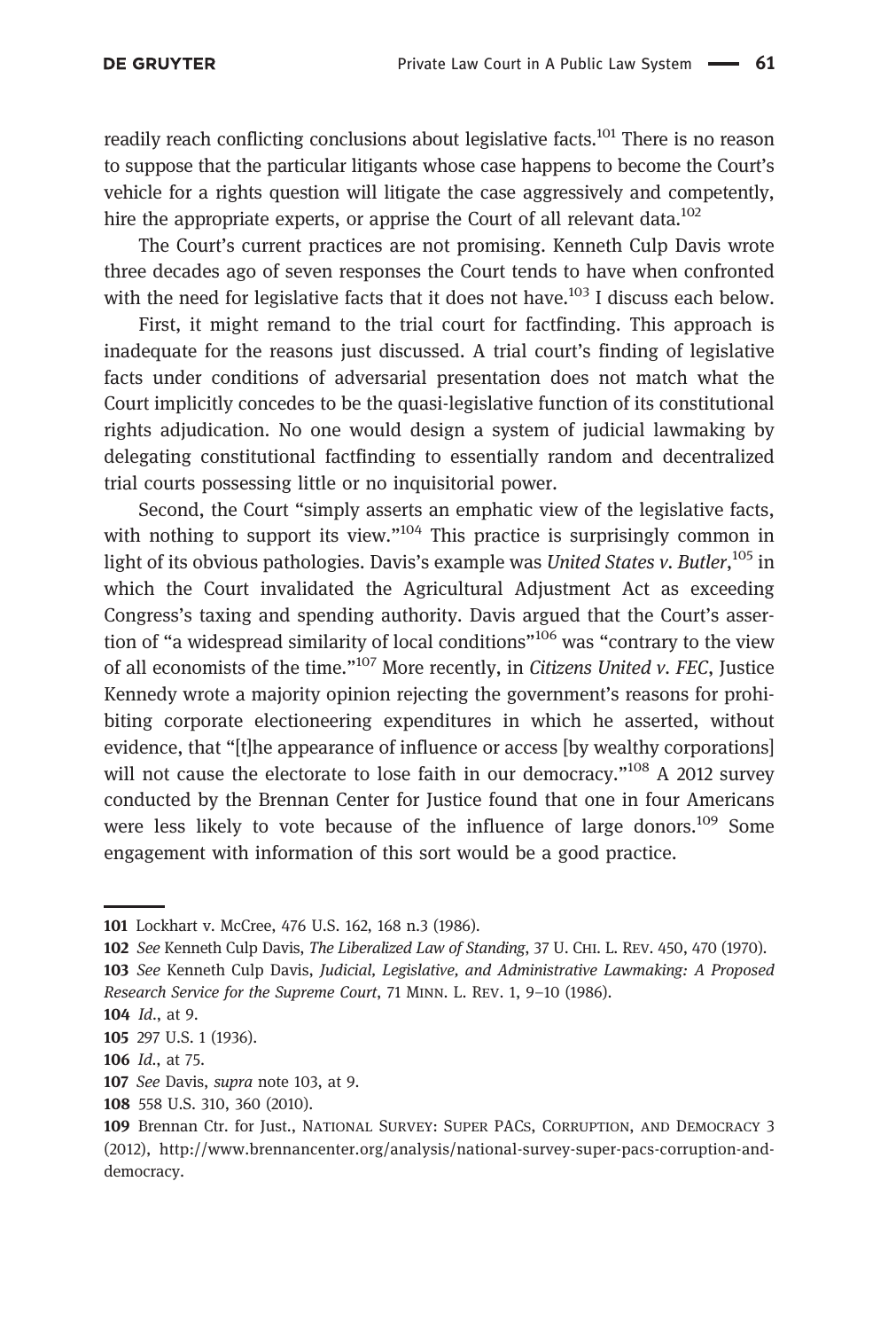Third, the Court relies on judicial notice. The Rules of Evidence, which prohibit taking judicial notice of legislative facts, are not binding on the Supreme Court.<sup>110</sup> Still, the kinds of legislative facts on which constitutional disputes turn are often contested and therefore are not appropriate for judicial notice. In *Gonzales v. Carhart*,<sup>111</sup> the Court stated, "While we find no reliable data to measure the phenomenon, it seems unexceptionable to conclude some women come to regret their choice to abort the infant life they once created and sustained."<sup>112</sup> Some measure of the prevalence of the asserted phenomenon would have been relevant to whether Congress could use it as the basis for an abortion restriction.

Fourth, the Court "examine[s] a published source and find[s] what is not there."<sup>113</sup> Davis's example was *Paris Adult Theatre I v. Slaton*, in which the Court relied on the two-person minority report of a 19-member study to conclude that "there is at least an arguable correlation between obscene material and crime."<sup>114</sup> As David Richards and others have noted, the Court "flatly ignore[d] the great body of empirical evidence that shows there to be no empirical basis for such a view."<sup>115</sup>

Fifth, the Court is entirely silent, as when the Citizens United Court held that "independent expenditures, including those made by corporations, do not give rise to corruption or the appearance of corruption<sup> $116$ </sup> without citing any evidence, without discussing the record, and without acknowledging that it was answering a factual rather than a purely legal question. $117$ 

Sixth, the Court resolves the problem by placing the burden of proof on one of the parties. To return to *Gonzales v. Carhart*, the Court rejected a facial challenge to the Partial Birth Abortion Ban Act and instead placed the burden on women and their doctors to prove that the banned procedure was medically necessary in their case. Doing so reverses the usual presumption in abortion rights cases, which requires a statutory exemption for abortion restrictions.

The final strategy for engaging with legislative facts that Davis discusses is diligent extra-record research, as with Justice Blackmun's famous trip to the

<sup>110</sup> Fed. R. Evid., 1101(a).

<sup>111</sup> 550 U.S. 124 (2007).

<sup>112</sup> Id., at 159.

<sup>113</sup> Davis, supra note 103, at 9.

<sup>114</sup> 413 U.S. 49, 58 (1973).

<sup>115</sup> David A.J. Richards, Free Speech and Obscenity Law: Toward a Moral Theory of the First Amendment, 123 U. PA. L. REV. 45, 84 (1974).

<sup>116</sup> Citizens United, 558 U.S. at 357.

<sup>117</sup> See Gorod, supra note 9, at 28–30.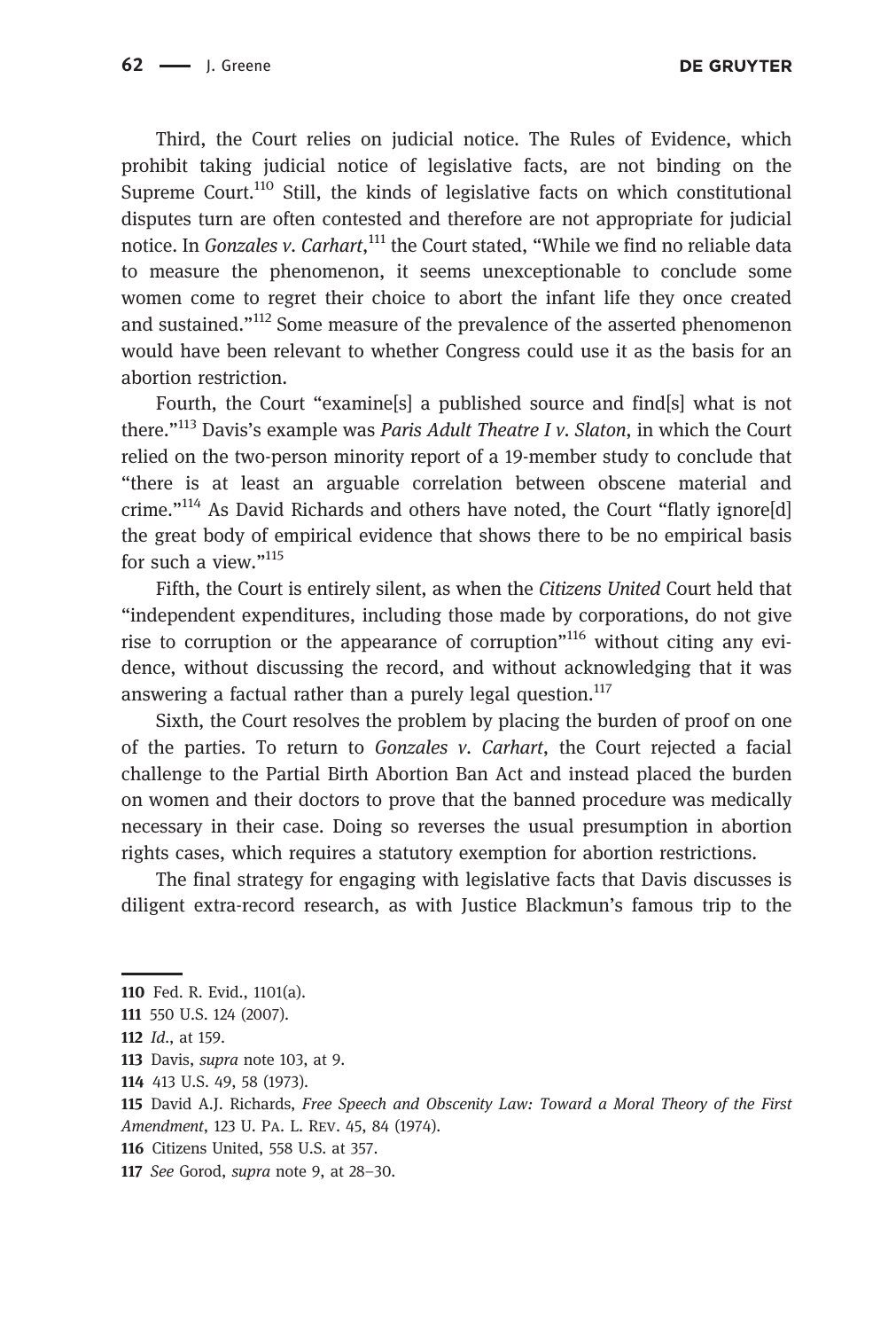#### **DE GRUYTER**

Mayo Clinic in preparation for his opinion in Roe v. Wade.<sup>118</sup> For the modern Court, both the dramatic proliferation of amicus briefs<sup>119</sup> $-$ itself an implicit recognition that many cases turn on legislative facts that the record undersupplies—and the vast store of electronic information available online make such trips unnecessary.<sup>120</sup>

Relying on amici and independent Internet or other in camera extra-record research to supply critical legislative facts is not just awkward or second-best: it is pathological. The material contained in amicus briefs submitted to the Court is untested by any adversarial process or expert review and it often contains factual errors.<sup>121</sup> Since the filing of amicus briefs typically requires organizational capacity and legal resources, their presence may be weighted towards positions whose proponents enjoy those qualities.<sup>122</sup> The Internet is a minefield of misleading and/or out-of-date information. Neither the parties nor other interested actors are given any opportunity to comment upon or rebut extrarecord research, which is itself often hastily prepared. Even where they are apprised that such research has occurred, the thirty minutes each side is typically given at oral argument is wholly inadequate to rebut newly introduced evidence. Assertions made by amici are often too numerous for the parties to engage with in their briefs, which are policed through strict page limits.

Were we to design a system of judicial lawmaking from scratch, we would presumably provide the court with a staff competent to conduct empirical research and resourced to commission it, and we would give the parties the opportunity to respond to that research.<sup>123</sup> But because our system was developed with common law, private law disputes in mind, courts, in Brianne Gorod's words, "ignore the rules when they are considering cases that turn  $\ldots$  on legislative facts." $^{124}$ 

In considering ways in which the Court could improve its ability to use legislative facts, we can divide the possibilities into those the Court could pursue on its own and those that would require rulemaking or congressional intervention. This division does not necessarily track how radical a departure each suggestion represents.

<sup>118</sup> 410 U.S. 113 (1973).

<sup>119</sup> See Joseph D. Kearney & Thomas W. Merrill, The Influence of Amicus Curiae Briefs on the Supreme Court, 148 U. PA. L. REV. 743 (2000).

<sup>120</sup> See Frederick Schauer, The Decline of "The Record": A Comment on Posner, 51 DUQ. L. REV. 51, 56 (2013).

<sup>121</sup> See Alli Orr Larsen, The Trouble with Amicus Facts, 100 VA. L. REV. 1757 (2014).

<sup>122</sup> See Jaffee v. Redmond, 518 U.S. 1, 36 (1996) (Scalia, J., dissenting) ("There is no selfinterested organization out there devoted to pursuit of the truth in the federal courts."). 123 See Davis, supra note 103, at 9.

<sup>124</sup> Gorod, supra note 9, at 38.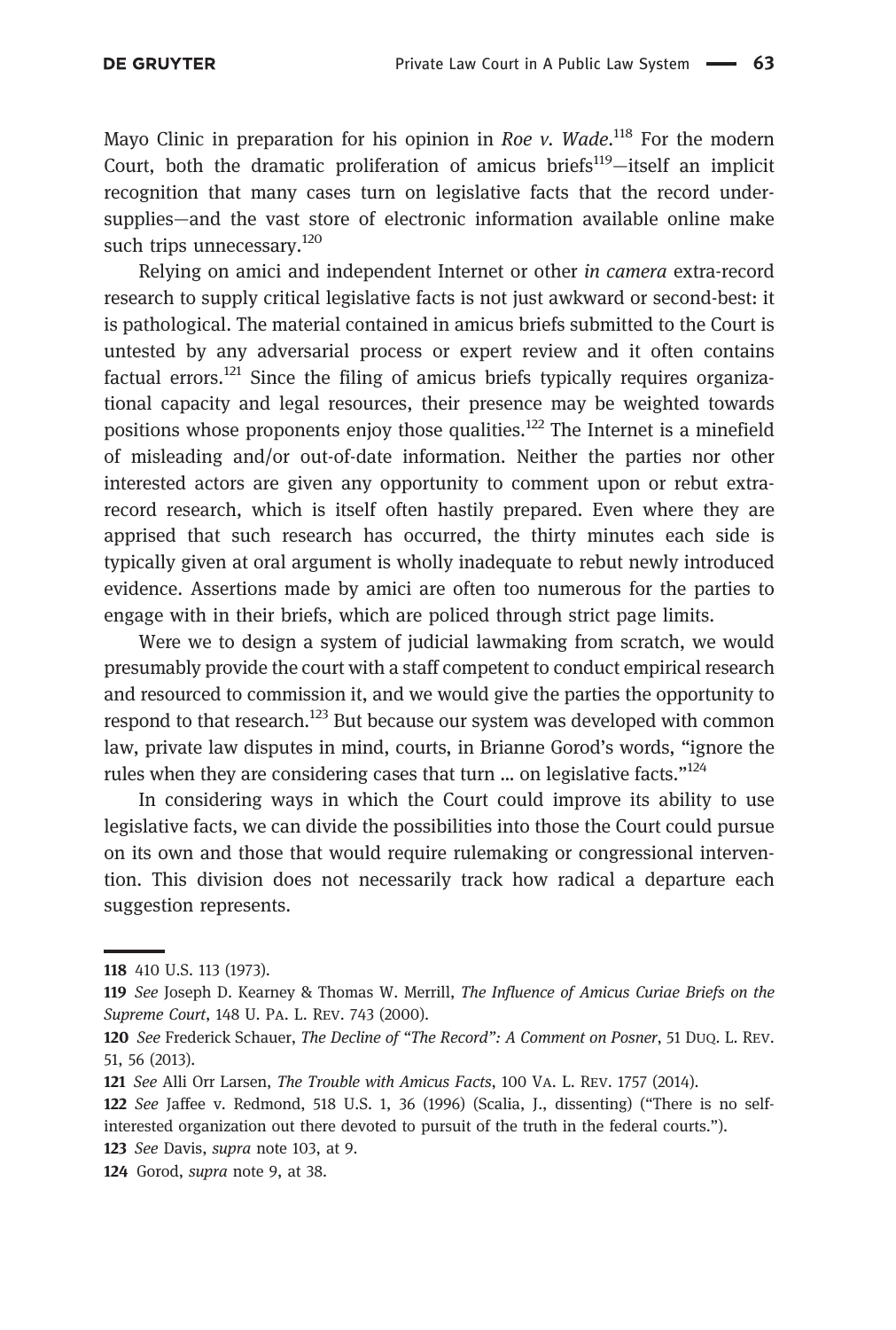Within the first category, the Court could adjust rules of standing, both within the lower courts and at the Court itself, so as to permit better informed parties or public institutions to initiate litigation; it could make more aggressive use of its authority to appoint a special master to take evidence and issue findings; it could broaden or lengthen oral argument to permit participation of interested parties or to allow the Court to hear evidence and question witnesses; and it could solicit party responses to extra record evidence that plays an important role in the Court's decision-making. Within the second category, the Judicial Conference could recommend changes in the rules for third-party intervention in lower court cases and Congress could establish a judicial research service akin to the Congressional Research Service.<sup>125</sup>

Several of these innovations would mirror what occurs in Kelsenian courts, such as abstract review, which is common at such courts, $126$  and the use of oral argument to receive factual information, including from nonparties, rather than just to hear legal arguments.<sup>127</sup> Consistent with the approach of its civil and criminal courts, the German Constitutional Court adopts an inquisitorial approach to factfinding, not only hearing and receiving evidence directly, but also appointing legal experts on its own initiative, requesting information or documents from administrative agencies, or appointing judges as independent investigators.<sup>128</sup>

We should be cautious in assuming that these procedural choices are appropriate to a court system with a common law and adversarial tradition and, moreover, the challenges involved in receiving and adjudicating legislative or social facts is hardly unique to the U.S. Supreme Court.<sup>129</sup> The tension between the judicial role and the complex policy analysis necessary for modern rights adjudication is an inherent one. Inviting outside experts or NGOs to participate in cases risks inviting an agenda that may not in any meaningful sense represent either the plaintiffs or the public at large. $130$ 

At the same time, we should not assume that procedural norms apply equally well regardless of the nature of the case or the number of people its

<sup>125</sup> See id., at 11; Davis, supra note 103, at 17.

<sup>126</sup> See Louis Favoreu, American and European Models of Constitutional Justice, in COMPARATIVE AND PRIVATE INTERNATIONAL LAW 105, 113 (Mathias Reimann & Reinhard Zimmermann, 1990).

<sup>127</sup> See DONALD P. KOMMERS & RUSSELL A. MILLER, THE CONSTITUTIONAL JURISPRUDENCE OF THE FEDERAL REPUBLIC OF GERMANY 27 (3d ed. 2012).

<sup>128</sup> See Jula Hughes & Vanessa MacDonnell, Social Science in Constitutional Rights Cases in Germany and Canada: Some Comparative Observations, 32 NAT'L J. CONST. L. 23, 40–41 (2013). 129 See id.

<sup>130</sup> See Carol Harlow, Public Law and Popular Justice, 65 MODERN L. REV. 1 (2002).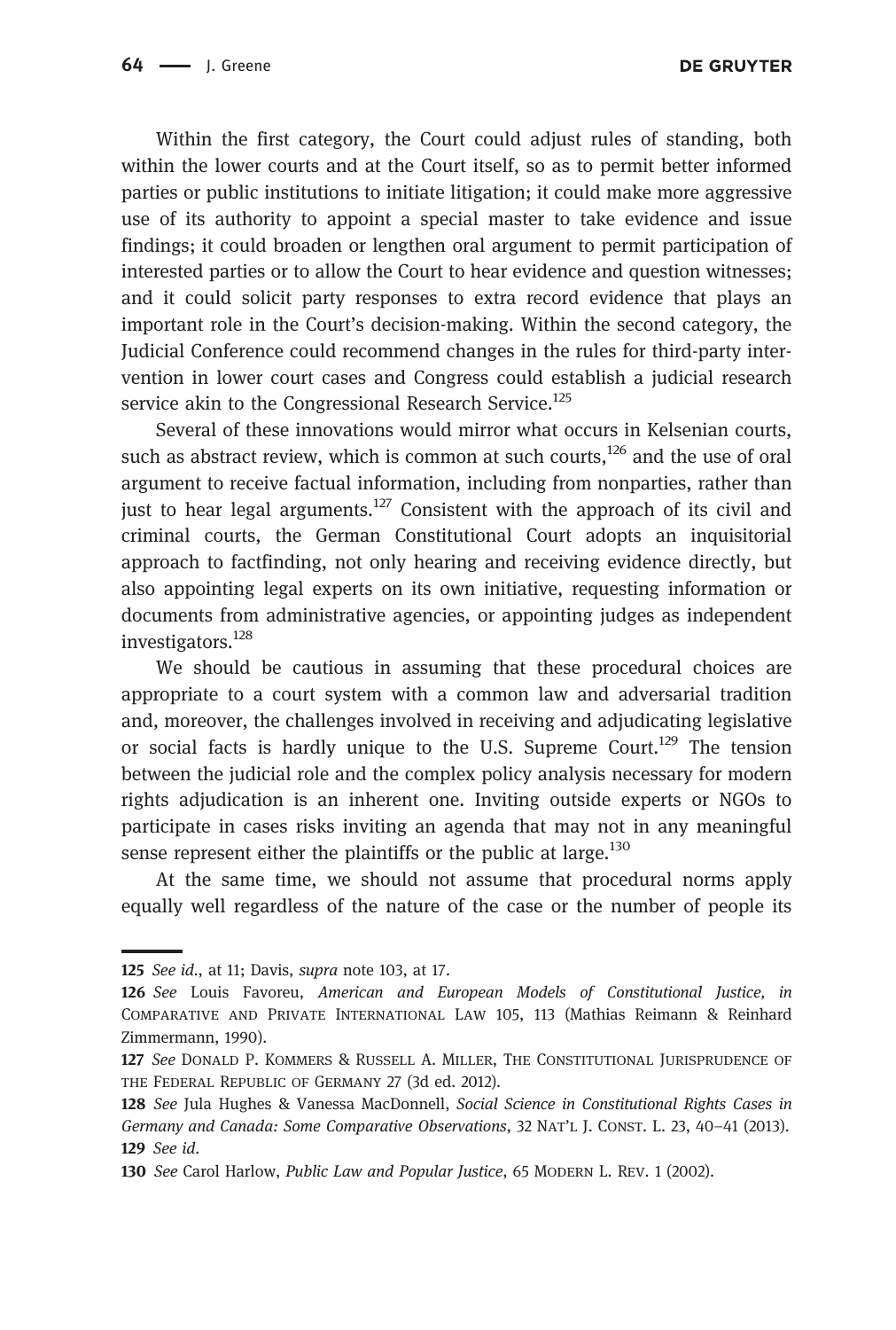resolution affects.<sup>131</sup> Current Supreme Court practice notionally adopts that posture, which is not well-suited to a docket and a set of operative legal questions that look quite different than that of a typical trial court. The fact that these kinds of problems plague other courts as well is not a reason to leave them unaddressed. The first step in treating any pathology is diagnosing it.

### C Flexible Remedies

In Parents Involved in Community Schools v. Seattle School District No. 1,<sup>132</sup> the Supreme Court invalidated the racial integration plans of school districts in Seattle and Louisville because of the improper use of race as a factor in school assignment. Chief Justice Roberts wrote an opinion for four Justices in which he said that the use of racial targets for schools in the absence of a remedial order from a court constituted impermissible racial balancing and was "patently unconstitutional."<sup>133</sup> This conclusion reflects the kind of binary thinking about rights and government obligations that this article has sought to resist: a plan that could be constitutionally required if ordered by a court because of past de jure segregation could be patently unconstitutional if undertaken voluntarily to address a self-diagnosed problem or even (as in Seattle's case) in response to the threat of litigation. Only a categorical approach that assesses the bona fides of government action using crude heuristics could produce this sharp a dichotomy.

Equally concerning, however, was the Court's remedy. Justice Kennedy did not join Chief Justice Roberts's opinion, but instead wrote a separate and narrower concurrence that amounts to the Court's ratio decidendi. Justice Kennedy did not agree with the Chief Justice that the school districts had failed to articulate a compelling interest justifying the use of racial classifications, but he argued that their application of those classifications was too imprecise to withstand strict scrutiny. In Louisville, the school district was unable even to identify exactly how it used race, and in Seattle the district used blunt, binary classifications of "white" and "nonwhite" even though the student population was racially diverse. After explaining that this imprecision was fatal to the school district's plan, Justice Kennedy wrote the following remarkable sentence as prelude to his conclusion that the plan must be invalidated: "Other problems are evident in Seattle's system, but there is no need to address them now."<sup>134</sup>

<sup>131</sup> See id., at 26.

<sup>132</sup> 551 U.S. 701 (2007).

<sup>133</sup> Id., at 723.

<sup>134</sup> Id., at 787 (Kennedy, J., concurring in the judgment).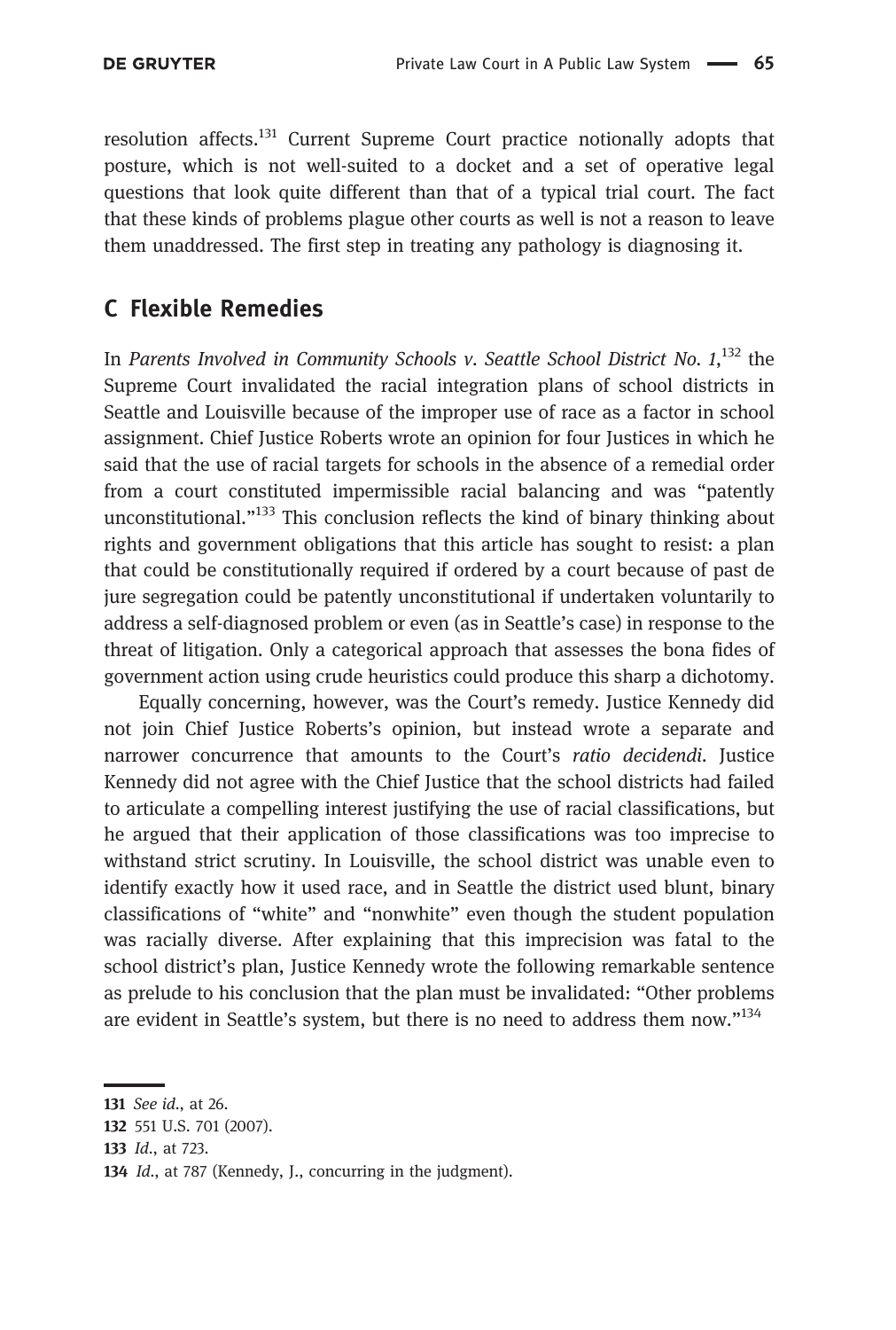The Court's judgment resulted in the invalidation of the school districts' school assignment plans but Justice Kennedy's cryptic opinion gave little sense of what a viable plan would look like. Consider the options the Seattle district had available to it immediately following the decision. It could develop more precise racial categories, or perhaps it could use some of the race-conscious but more obfuscatory means of integration that Justice Kennedy described as presumptively constitutional: "strategic site selection of new schools; drawing attendance zones with general recognition of the demographics of neighborhoods; allocating resources for special programs; recruiting students and faculty in a targeted fashion; and tracking enrollments, performance, and other statistics by race."<sup>135</sup> Whatever course the school district pursued, it would likely be subject to additional litigation. That litigation or analogous litigation elsewhere could again reach the Court, four, five, 10, 20 years down the line, with no indication in advance of what unmentioned problems Justice Kennedy had with the program.

Procedurally, the Court treated Parents Involved just as it would have treated a case involving Jim Crow laws. It identified the constitutional infirmity and, in effect, instructed the lower courts to enjoin the associated policy permanently. The Court did not entertain any procedural or remedial mechanism for recognizing the good faith of the government actor or the complexity of the problem it was trying, in good faith, to resolve. Comparative inquiry points the way to alternative approaches to just this kind of problem.

Numerous apex and constitutional courts around the world—including those in Canada, South Africa, Germany, India, and Israel—regularly announce the provisional unconstitutionality of governmental laws and policies without necessarily invalidating them. Consider the South African case of *State v*. Ntuli,<sup>136</sup> which Erin Delaney highlights in her study of judicial suspensions of constitutional invalidity.<sup>137</sup> The Constitutional Court declared unconstitutional a statute governing the means by which convicted criminals could appeal their convictions. But, anticipating the rise in appeals that the judgment would likely occasion and the absence of an infrastructure for accommodating that increase, the Court suspended its declaration of invalidity for nearly 18 months.<sup>138</sup>

The Ntuli case reflects one of two distinct kinds of problems that reasonably should temper an apex or constitutional court's instinct to order an all-or-nothing

<sup>135</sup> Id., at 789.

<sup>136</sup> 1996 (1) SA 1207 (CC) (S. Afr.).

<sup>137</sup> Erin F. Delaney, Analyzing Avoidance: Judicial Strategy in Comparative Perspective, 66 DUKE L.J. 1 (2016).

<sup>138</sup> See Ntuli, supra note 136, paras 28–30.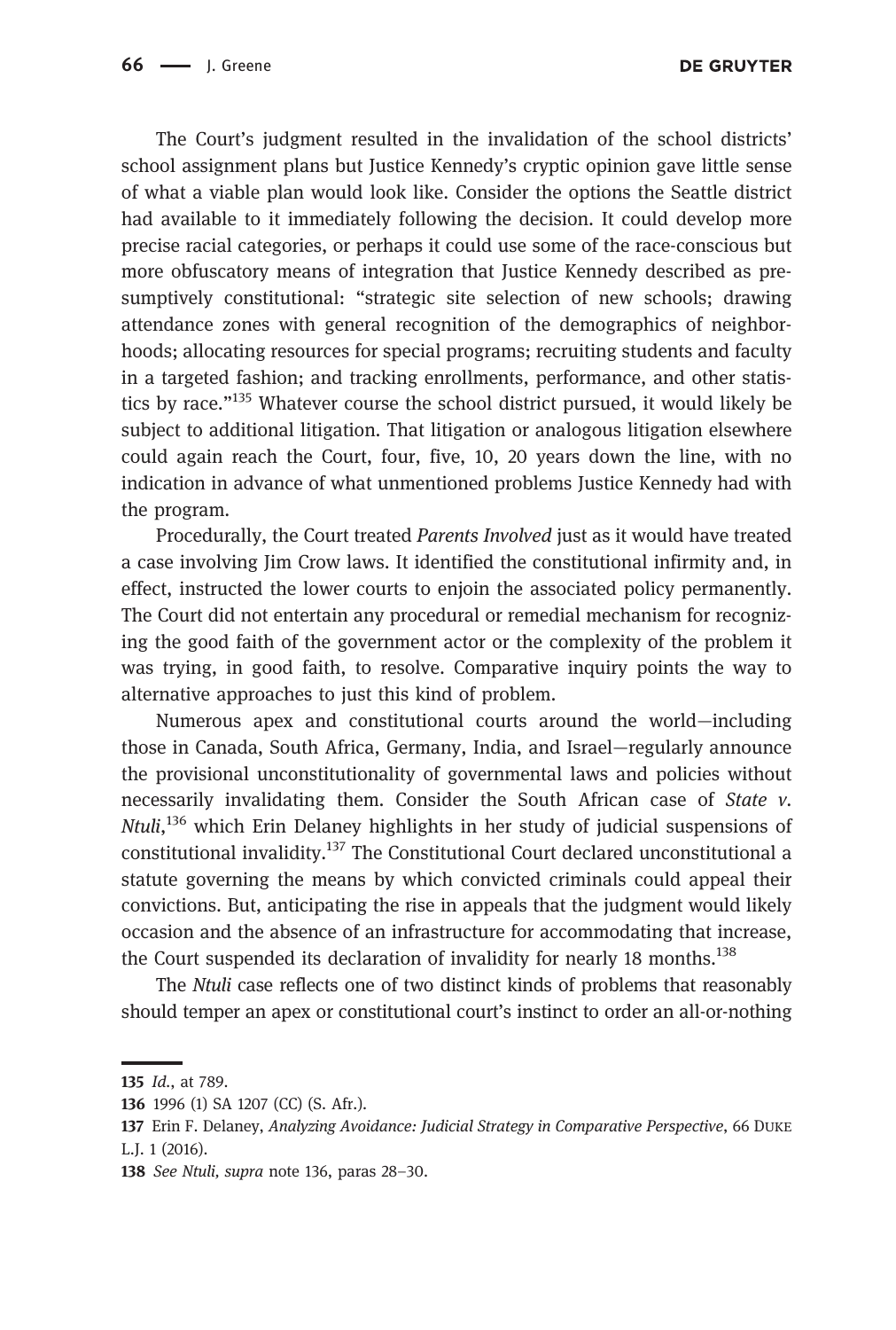remedy. The first and most obvious, which Ntuli represents, is an insuperable logistical or administrative problem that immediate constitutional invalidity would create. The Canadian Supreme Court's decision in the *Manitoba Language* Act Reference provides an extreme example of this motivation for remedial flexibility. There, the Court held that the province had violated a constitutional requirement that laws be published in both English and French. Rather than immediately invalidate all provincial laws, and rather than permit fear of a draconian remedy to influence its merits determination, the Court declared a period of temporary validity for the length of time it would take for "translation, re-enactment, printing and publishing" of existing provincial laws.<sup>139</sup>

Paradoxically, the second scenario calling for remedial flexibility is good faith disagreement about the scope of rights. Courts sometimes have an instinct towards obduracy in the face of high-profile rights conflict, as when the Supreme Court suggested in Planned Parenthood of Southeastern Pennsylvania  $v.$  Casey that intense public disagreement counted as a reason not to overrule its prior decision in Roe v. Wade.<sup>140</sup> This instinct proceeds from the mistaken premise that the Court has either the capacity or the obligation to firmly settle such controversies for all time. Indeed, that statement by the Casey Court was bluster. In departing from Roe's doctrinal framework and in overruling multiple other precedents favorable to abortion rights, $141$  the Court was responding precisely to the anti-abortion movement's claims. The Court's undue burden standard, which falls short of strict scrutiny, was an implicit recognition that it should not treat anti-abortion laws the same way it treats laws infringing other fundamental rights. Abortion rights opponents disagree, in good faith, about the scope of women's reproductive autonomy in the face of contrary rights claims grounded in a certain conception of human life.

Other constitutional courts are more systematic in their flexible approach to intense disagreement over the scope of rights. As Alex Stone Sweet has observed, European judges tend to "avoid declaring either side a clear loser, preferring, wherever possible, to issue partial victories, splitting the difference between the disputants." $142$  Rather than completely invalidate laws when engaged in abstract review—which tend to be higher-stakes conflicts than individual complaints—they instead "remove those provisions considered to be contaminated by unconstitutionality, allowing the rest of the law to be applied;

142 STONE SWEET, supra note 66, at 142.

<sup>139</sup> Reference re Manitoba Language Rights, [1985] 1 S.C.R. 721, 748 (Can.).

<sup>140</sup> 505 U.S. 833, 866–68 (1992).

<sup>141</sup> See Thornburgh v. Am. Coll. of Obstetricians & Gynecologists, 476 U.S. 747 (1986); City of Akron v. Akron Ctr. for Reproductive Health, 462 U.S. 416 (1983).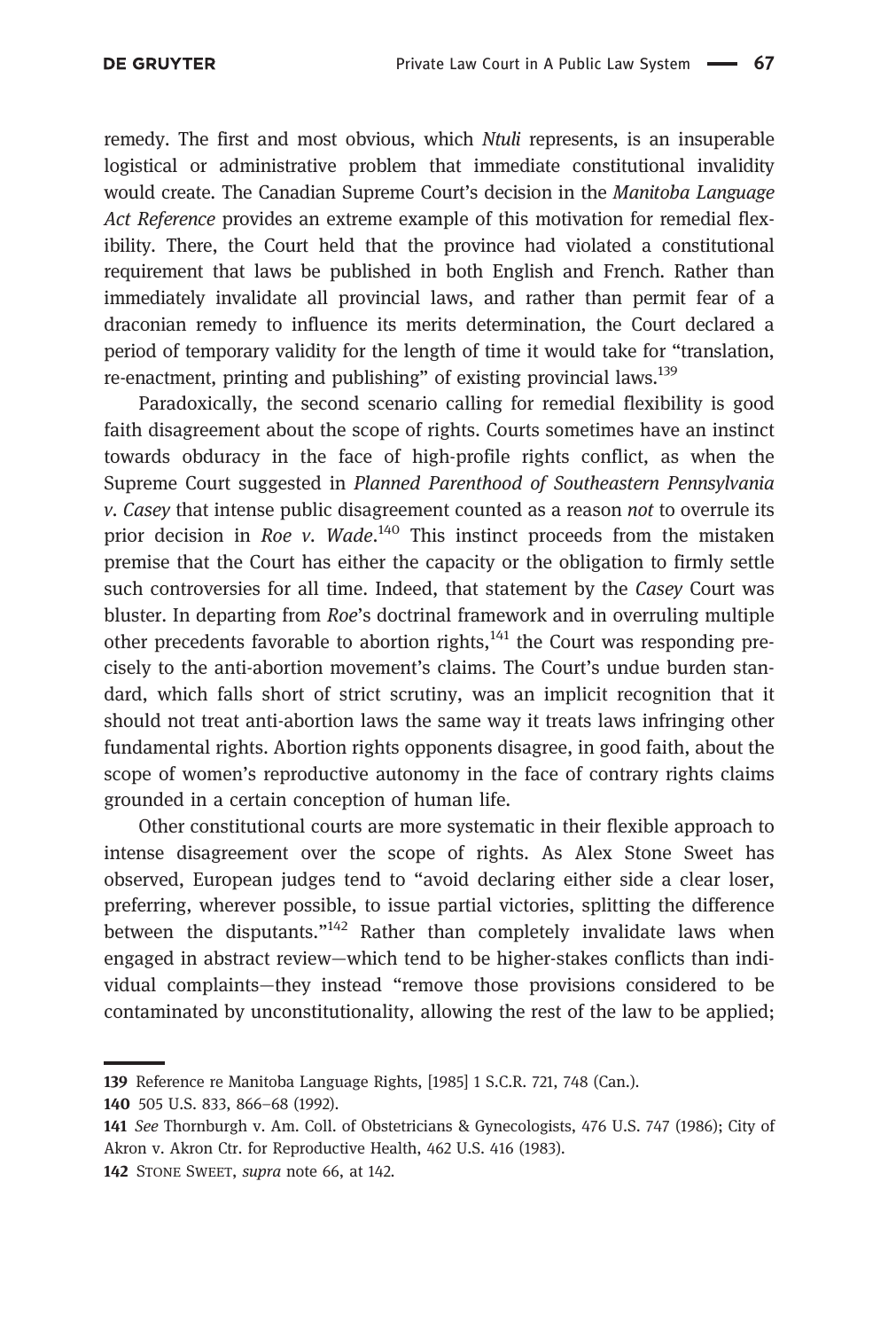**DE GRUYTER** 

or they tell the legislature how it must correct the law if it wishes to pursue a given legislative reform."<sup>143</sup> Remedial options might include suspensions of invalidity, severance of statutes, declaratory judgments that influence how collateral laws or actions are understood or enforced, or information-forcing devices such as disclosure requirements.

Consider another example from Canada. A group of sex workers challenged a criminal prohibition on brothels on the ground, in part, that it violated their right to security of the person, guaranteed in section 7 of the Charter of Rights and Freedoms, without sufficient justification.<sup>144</sup> The Court agreed with the plaintiffs, but it suspended the invalidity of the provision for 1 year to permit Parliament to revise the law to respond to the identified constitutional problem. The Court explained its reasoning thus:

[I]mmediate invalidity would leave prostitution totally unregulated while Parliament grapples with the complex and sensitive problem of how to deal with it. How prostitution is regulated is a matter of great public concern, and few countries leave it entirely unregulated. Whether immediate invalidity would pose a danger to the public or imperil the rule of law … may be subject to debate. However, it is clear that moving abruptly from a situation where prostitution is regulated to a situation where it is entirely unregulated would be a matter of great concern to many Canadians.<sup>145</sup>

It is fair to say that the Court's reason for suspending invalidity was not administrative necessity but rather a recognition that Parliament was dealing with a "complex and sensitive" problem that is "a matter of great public concern." The problem of racial balkanization that the Seattle and Louisville school districts were attempting to address in Parents Involved was no less complex, sensitive, or of concern to the American public.

As Delaney has noted, this kind of flexibility can meet the concerns of those who fear the consequences of the merits ruling in much the same way that justiciability doctrine is sometimes used in the United States and elsewhere as a means of constitutional avoidance.<sup>146</sup> The major difference is that engaging in this kind of back-end remedial mitigation rather than the sorts of passive virtues memorably advocated by Alexander Bickel transparently and indeed coercively alerts political actors to constitutional problems. It does so in a way that preserves their prerogative to address those problems in the first instance, which itself is of constitutional dimension.

<sup>143</sup> Id.

<sup>144</sup> Canada (Att'y Gen.) v. Bedford, [2013] 3 S.C.R. 1102 (Can.).

<sup>145</sup> Id., at 167.

<sup>146</sup> See Delaney, supra note 137.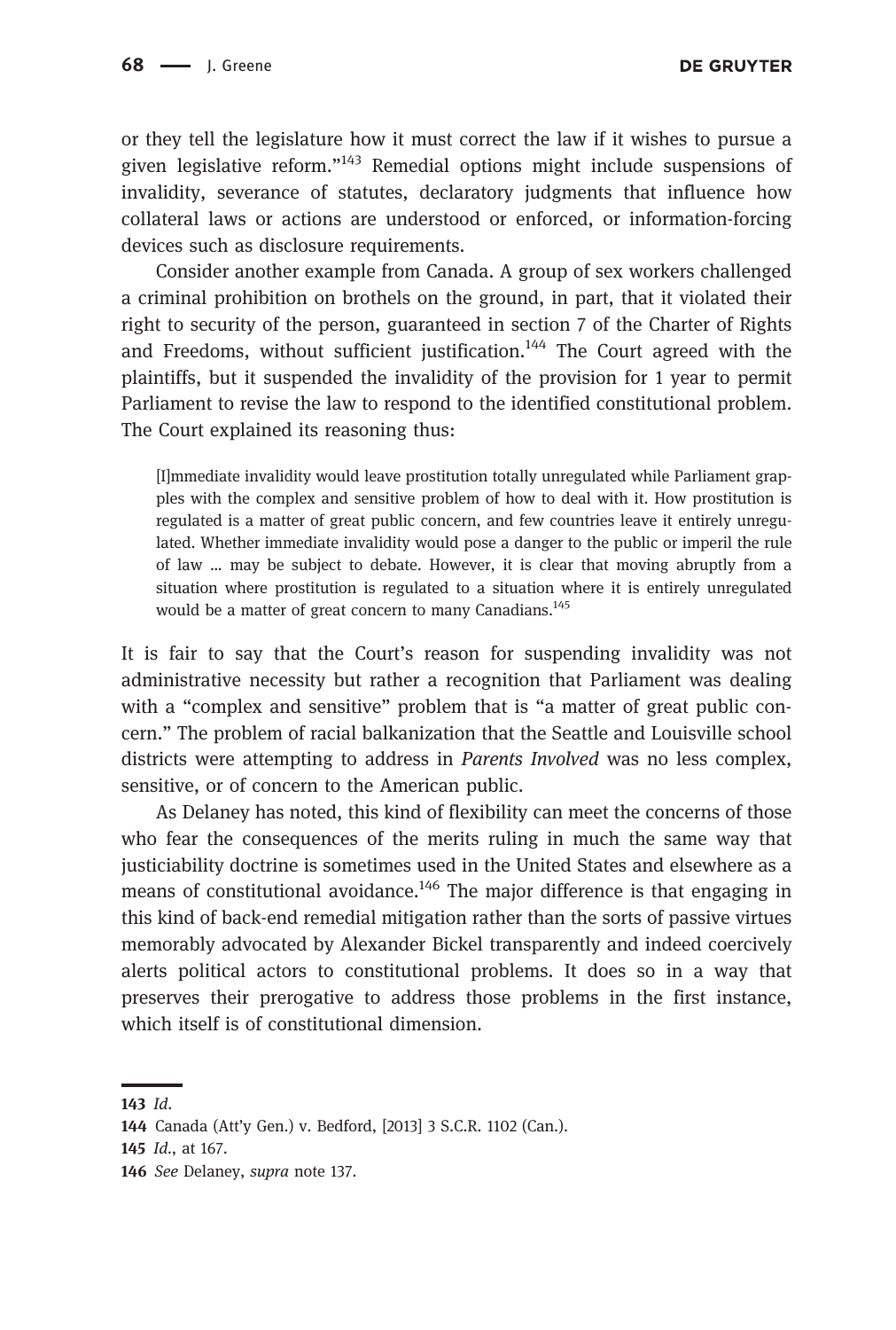The relationship between remedial flexibility and recognition of second and third generation rights is well-known and abundantly theorized.<sup>147</sup> The suggestion here is that the need for relatively weak remedies is not categorically limited to positive rights, economic and social rights, or rights implicating horizontal effects. Rather, weaker remedies are integral to enforcement of all marginal rights, insofar as the motivation is not necessarily administrative or fiscal but the existence of reasonable disagreement in itself.

As with proportionality and Lochner, an aversive example is relevant to any discussion of the Court's remedial posture in high-stakes cases. The U.S. Supreme Court's most celebrated decision, Brown v. Board of Education, was enforced through a famously weak remedial order. Rather than behave like a common law court and order that the plaintiffs in Brown and its consolidated cases be admitted to school in a race-neutral fashion, the Court behaved like a court of equity and left space for school authorities to proceed "with all deliberate speed" in light of the administrative and infrastructural burden of integrating public schools that had long been racially segregated.<sup>148</sup>

The Brown II Court's effort to be flexible in just the way this article advocates has exposed it to unrelenting criticism. The implementation of Brown was met with massive resistance by southern politicians and residents, and eventually the Court itself abandoned the integration project with a series of cases in the 1970s that most prominently included Milliken v. Bradley.<sup>149</sup> Much of the conventional constitutional wisdom understands "'all deliberate speed' as little more than 'a soft euphemism for delay."<sup>150</sup>

It is a mistake, however, to pin failures in the school desegregation battles on the Brown II remedial standard. First, it is arguable that Brown's contemporaneous weak remedy was necessary to the strong right it established. Second, the school desegregation movement lost momentum because of political opposition to increasingly coercive remedies, such as busing, that were being ordered by courts rather than devised by local officials. The substantive and remedial mechanisms this article contemplates are precisely designed to invite political actors into a conversation about the way forward in the face of a rights violation.

<sup>147</sup> See MARK TUSHNET, WEAK COURTS, STRONG RIGHTS (2009); KATHARINE G. YOUNG, CONSTITUTING ECONOMIC AND SOCIAL RIGHTS (2012).

<sup>148</sup> Brown v. Board of Educ., 349 U.S. 294, 300–01 (1955).

<sup>149</sup> 418 U.S. 717 (1974).

<sup>150</sup> Jim Chen, With All Deliberate Speed: Brown II and Desegregation's Children, 24 L. & INEQUALITY 1, 4 (2006) (quoting Alexander v. Holmes County Bd. Of Educ., 396 U.S. 1218, 1219 (1969) (Black, Circuit Justice)).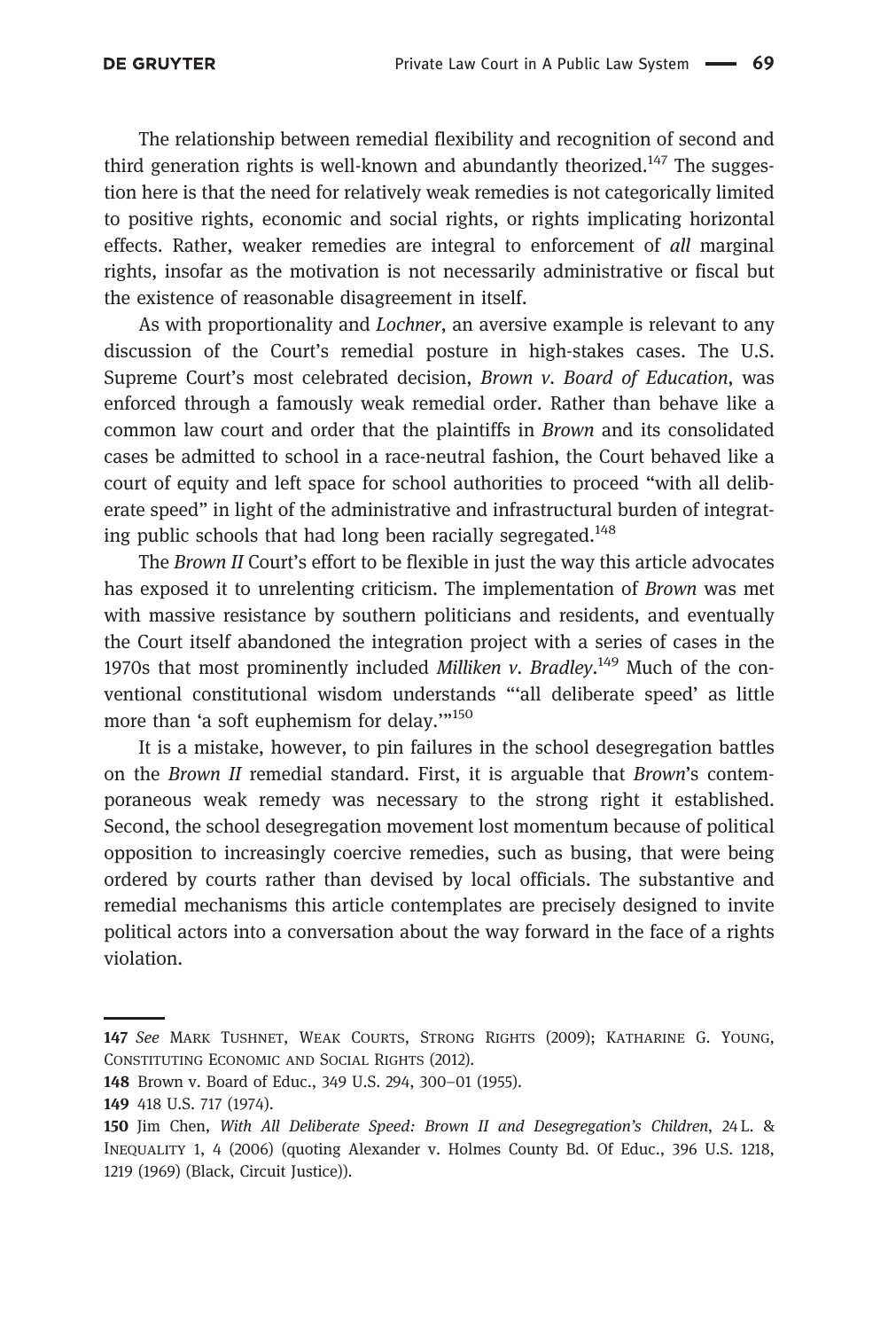Indeed, the Court's categorical instincts on rights arguably played an important role in the ultimate failure of the Court to continue to engineer nationwide school integration. While the Court remained unanimous in its cases seeking to enforce integration in southern school districts, most recently in its 1973 decision in Swann v. Charlotte-Mecklenburg Board of Education,<sup>151</sup> it divided sharply over desegregation orders in northern districts. The problem is that northern districts could not be shown to have engaged in systematic de jure or intentional discrimination and yet many had levels of racial segregation that matched or exceeded many southern school districts. In the first case to reach the Court from a northern school district, Keyes v. School District No. 1,<sup>152</sup> the Court confronted a district, Denver, with no evidence of intentional districtwide segregation but with demonstrated segregation efforts in a single portion of the city. The Court held that a finding of intentional discrimination in a significant portion of the city shifted the burden to the city to show that segregation in particular schools was not racially motivated.<sup>153</sup>

The problem is that the Keyes decision perpetuated the view that the de jurede facto distinction should be treated as an on-off switch, not unlike the tiers of scrutiny analysis. A finding of de facto segregation means that no rights have been violated and relieves the state of any and all corrective obligations, whereas a finding of de jure segregation means a constitutional violation of the highest order, one that authorizes courts to order states to take racially sensitive measures that the states are constitutionally forbidden from taking voluntarily.

Justice Powell, who blessed tiered review in Rodriguez, condemned its analog in Keyes, decided in the same Term. Justice Powell argued in his concurring opinion (and behind the scenes) that the Court should abandon the de jure-de facto distinction and instead subject every school district to a test of racial equality—in effects rather than intent—with respect to every significant aspect of the educational process.<sup>154</sup> Justice Brennan, who wrote the Keyes majority opinion, offered to jettison the distinction so long as Justice Powell was willing to impose an affirmative desegregation obligation, including busing, on northern and western school systems.<sup>155</sup> Powell refused.<sup>156</sup> To the ears of

155 See JEFFRIES, supra note 154, at 303–04.

<sup>151</sup> 402 U.S. 1 (1971).

<sup>152</sup> 413 U.S. 189 (1973).

<sup>153</sup> Id., at 208.

<sup>154</sup> Id., at 224 (Powell, J., concurring in part and dissenting in part); see also JOHN C. JEFFRIES, JR., JUSTICE LEWIS F. POWELL, JR.: A BIOGRAPHY 303–04 (1994).

<sup>156</sup> See id.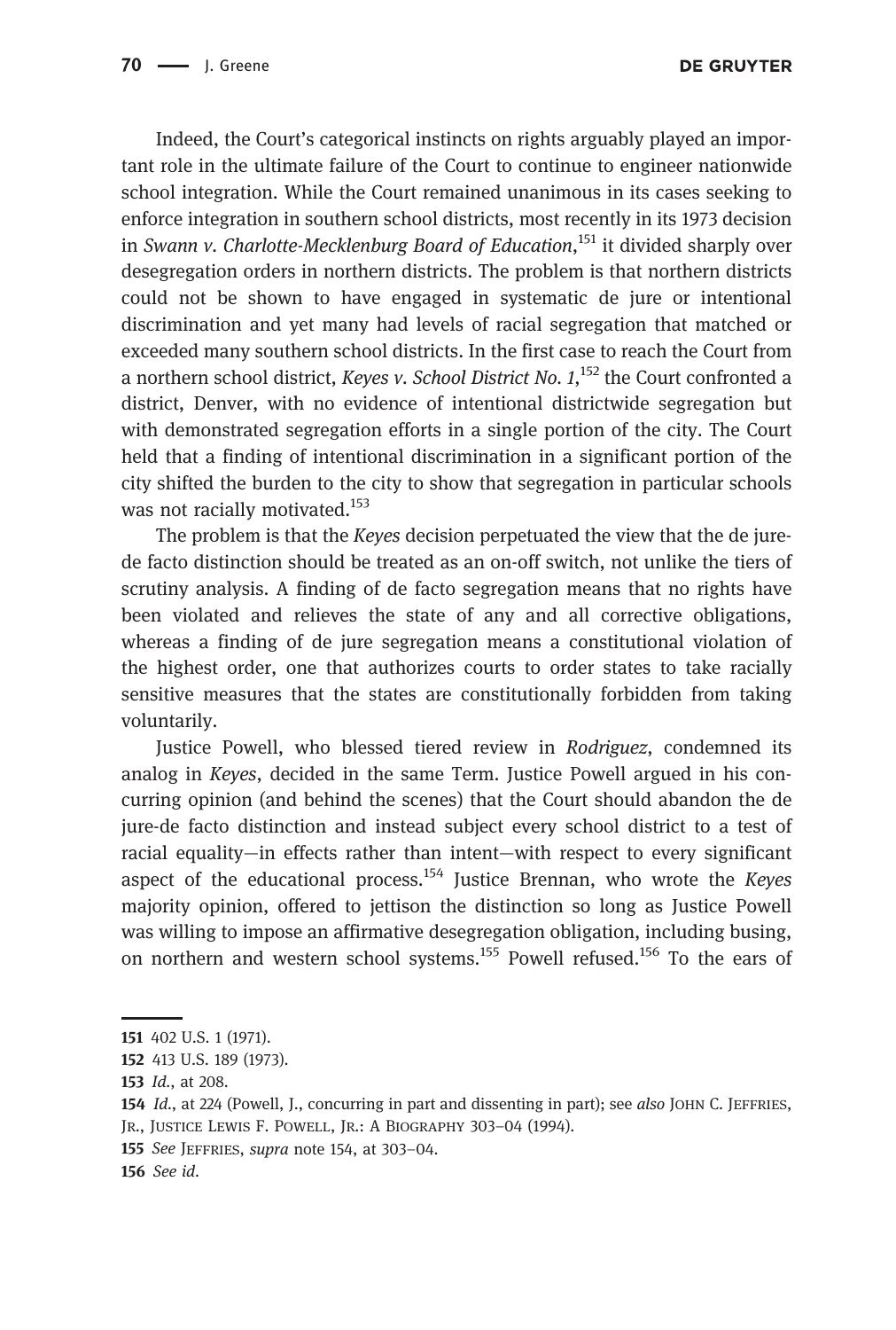Justice Brennan and Justice Marshall, who joined the Keyes majority opinion, Powell's alternative no doubt sounded like "separate but equal" all over again. But Justice Powell recognized that the problem of school segregation caused by discriminatory housing patterns is too complex for a court to address through the blunt instruments of Brown. Adopting Justice Powell's suggestion would, in effect, have subjected all of the nation's schools to a proportionality regime with respect to racial equality.

As with proportionality and as with drawing on greater investigative resources to make factual findings, there are potential harms associated with a court's remedial flexibility. A timid attitude towards rights enforcement can have expressive effects that ultimately diminish rather than enhance the power of the court.<sup>157</sup> In more practical terms, politicians and executive officials who do not face strong remedies are more likely to drag their feet. But it is important to be clear-eyed about the alternative. As noted, a limited remedial menu predictably leads judges to "underenforce" rights based on slippery slope rather than substantive arguments.<sup>158</sup> The choice between these dangers will depend greatly on the nature of the rights culture and the constitutional court's place within it.

## Conclusion

The U.S. Supreme Court is the world's oldest constitutional court. With age comes not just wisdom but obstinance. The American model of rights adjudication maps procedural instincts developed in the context of private law litigation between individuals onto disputes that set the terms of the Constitution for the entire nation. While younger courts around the world have created institutional mechanisms to better adapt to this lawmaking function, the U.S. Court has barely budged. The result is not rights absolutism, which is how the U.S. approach is sometimes described, but rights emasculation, as the pressure of substantive and remedial inflexibility prevents the Court from sensitive adjudication in cases that generate reasonable disagreement about the scope of rights.

I have argued that the Court must adopt proportionality analysis, must equip itself better to receive and adjudicate legislative facts, and must adopt more flexible remedies if it is to engage sensibly with modern rights claims.

<sup>157</sup> See Charles L. Black, Jr., Mr. Justice Black, The Supreme Court, and the Bill of Rights, HARPER'S, Feb. 1961, at 63, 66; Robert Leckey, The Limits of Remedial Discretion, 14 INT'L J. CONST. L. 584 (2016).

<sup>158</sup> See Lawrence Gene Sager, Fair Measure: The Legal Status of Underenforced Constitutional Norms, 91 HARV. L. REV. 1212, 1217–18 (1978).